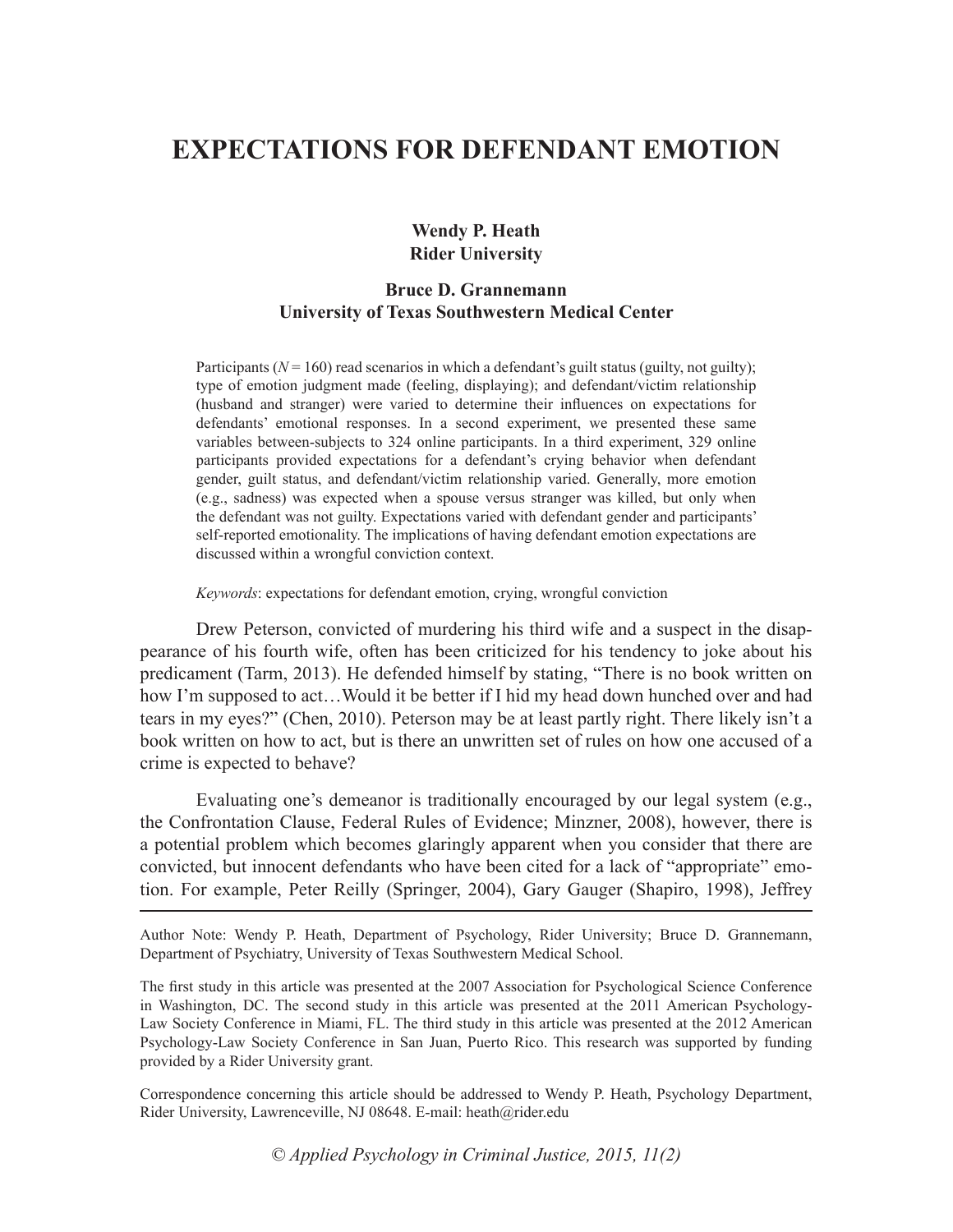Deskovic (Berger, 2007) and Ronald Cotton (Loeterman, 1997) have all been said to have shown "inappropriate" emotion before or during trial (Heath, 2009). Perhaps a lack of appropriate emotion led investigators to create a mind-set that the suspect is the guilty party; as a result of a confirmation bias (Nickerson, 1998) perhaps they were less inclined to investigate other leads. Or maybe during a trial, the defendant's lack of appropriate emotion mislead jurors and led them inappropriately to render a guilty verdict.

These examples certainly do suggest that there are expectations for the emotional display of one accused of a crime and that violation of these expectations can have consequences. How prevalent is the problem of misjudging defendant emotion? An early estimate suggests cause for concern. Specifically, Heath (2011) performed a content analysis of the 38 cases represented in Warden and Drizin's (2009) book, *True Stories of False Confessions,* to determine the percentage of cases in which the emotional display/demeanor of the accused may have played an inappropriate role either before or during trial (all those portrayed were innocent). Twenty-four percent of the cases included demeanor/emotion information that could be considered incriminating.

### *Experimental Research Regarding Expectations for Emotion*

Generally speaking, people agree on the emotional display expected in particular circumstances (Ekman, Sorenson, & Friesen, 1969). Given this information, it is reasonable to ask what happens when those expectations are violated? According to Bond et al.'s (1992) expectancy violation model, deception can be perceived from nonverbal behavior that violates normative expectation. [1] There is evidence to support this in a legal context, at least with regard to the emotional display of a crime *victim*. For example, Kaufmann, Drevland, Wessel, Overskeid, and Magnussen (2003) found that when the victim's emotional display was "incongruent" with what was expected in a rape victim (i.e., a relatively positive demeanor) as opposed to neutral (i.e., flat) or congruent (e.g., despair and occasional sobs), the victim's credibility was damaged. This is in line with what one would anticipate given an expectancy violation approach, although note that Kaufmann et al. (2003) did not empirically determine what kind of emotional display respondents expected to see. Ask and Landström (2010) extended the work on this topic by asking people directly to what extent a presented rape victim's behavior matched the expected behavior; an emotional victim was found be a better match than a neutral victim. Ask and Landström (2010) found that this expectancy violation, as well as the compassion that comes from watching the victim's emotional display, influenced views of the rape victim's credibility. Hackett, Day and Mohr (2008) also found support for an expectancy violation theory in that they found that only those with expectations for an emotional display in a rape victim found an emotional rape victim to be more credible.

# *Defendant Emotion*

While researchers have not yet considered *explicitly* what expectations people have for defendant emotion or what the repercussions are if expectations for defendant emotion are violated, there is evidence that the emotional display of the accused can affect legal decisions. For example, Heath, Grannemann and Peacock (2004) found that when evidence was weak as opposed to strong, a stronger display of emotion (i.e., distress/sadness) ver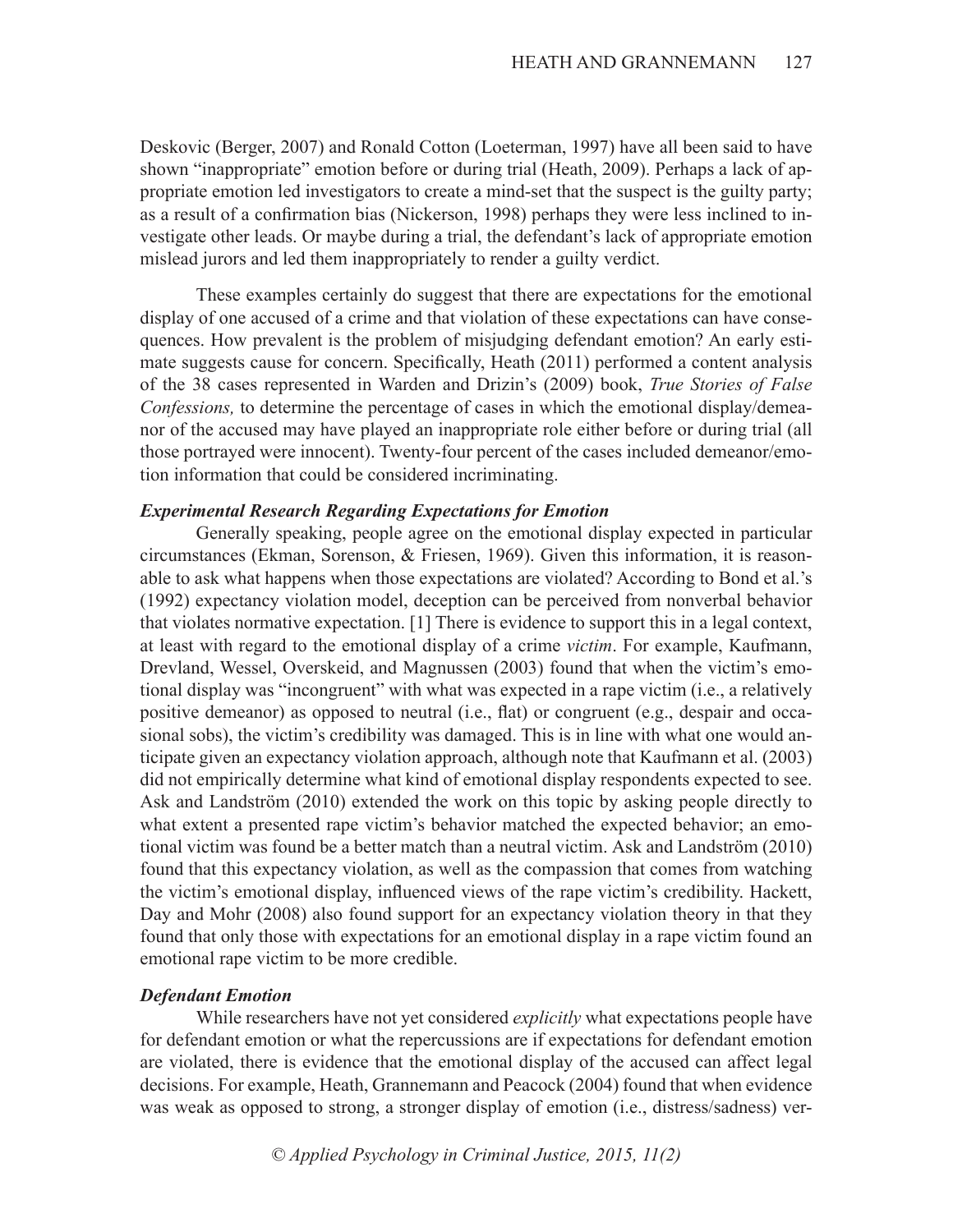sus a weaker display from a testifying defendant was associated with a lower proportion of guilty verdicts, shorter sentence assignments, and higher ratings of defendant honesty. Salekin, Ogloff, McFarland, and Rogers (1995) also found that defendant emotion had an impact on mock juror decisions. Their participants perceived a female defendant as more guilty when she displayed either high affect or flat affect and less guilty when she displayed moderate affect while testifying.

Why does seeing an emotional defendant lead to people making more favorable decisions? Bond et al.'s (1992) idea of expectancy violation certainly is in line with the above results (Heath et al.,2004; Salekin et al.,1995); violate expectations for emotion level, and you are more likely to be seen as guilty. However, as indicated above, researchers have not yet investigated *specifically* what emotions are expected from a testifying defendant. Thus, we begin by asking people explicitly for their expectations. In the first study, we gave participants basic information about a woman charged with murder. Some participants read that a defendant was guilty of committing the crime, and others read that a defendant was not guilty of committing a crime. We recognize that one is not typically privy to guilt status information but, as a first step, we wanted to determine if people have different expectations given a different mindset. We listed 15 emotions/feelings, and we asked participants to either indicate what they expect this defendant to feel or display during testimony (i.e., one could expect the defendant is feeling a particular way, but not showing it; Fabes  $\&$ Martin, 1991). Participants also were asked to indicate the expected strength of each emotion. Finally, participants were asked to report what expectations they have when the victim is related to the defendant (i.e., spouse) as opposed to unrelated (i.e., a stranger).

When creating the list of 15 emotions/feelings, we used different "emotion" terms that generally refer to similar states (e.g., "nervous" and "anxious"). We expected to find four emotional domains: one representing "anxious," one representing "anger," one representing "sadness," and one representing "relaxed." We anticipated that those who are not guilty versus guilty would be expected to experience stronger levels of anger while testifying (i.e., "I'm not guilty! How can you charge me with murder?"). We hypothesized that respondents would expect stronger levels of sadness to be experienced by the testifying defendant when the victim was a spouse versus a stranger, but only when the defendant is not guilty of the murder. If one considers the experience of emotion as a biological process and the emotional display as more affected by social circumstances (and more controllable), then predictions regarding the display of emotion are more difficult to make. Will participants expect the testifying defendant to display emotion as experienced (with variations for the defendant who is guilty versus not guilty) or will participants expect the testifying defendant to display emotion at a different level than she feels, perhaps to make a good impression? Additional hypotheses were not put forth because of the lack of prior research in this area.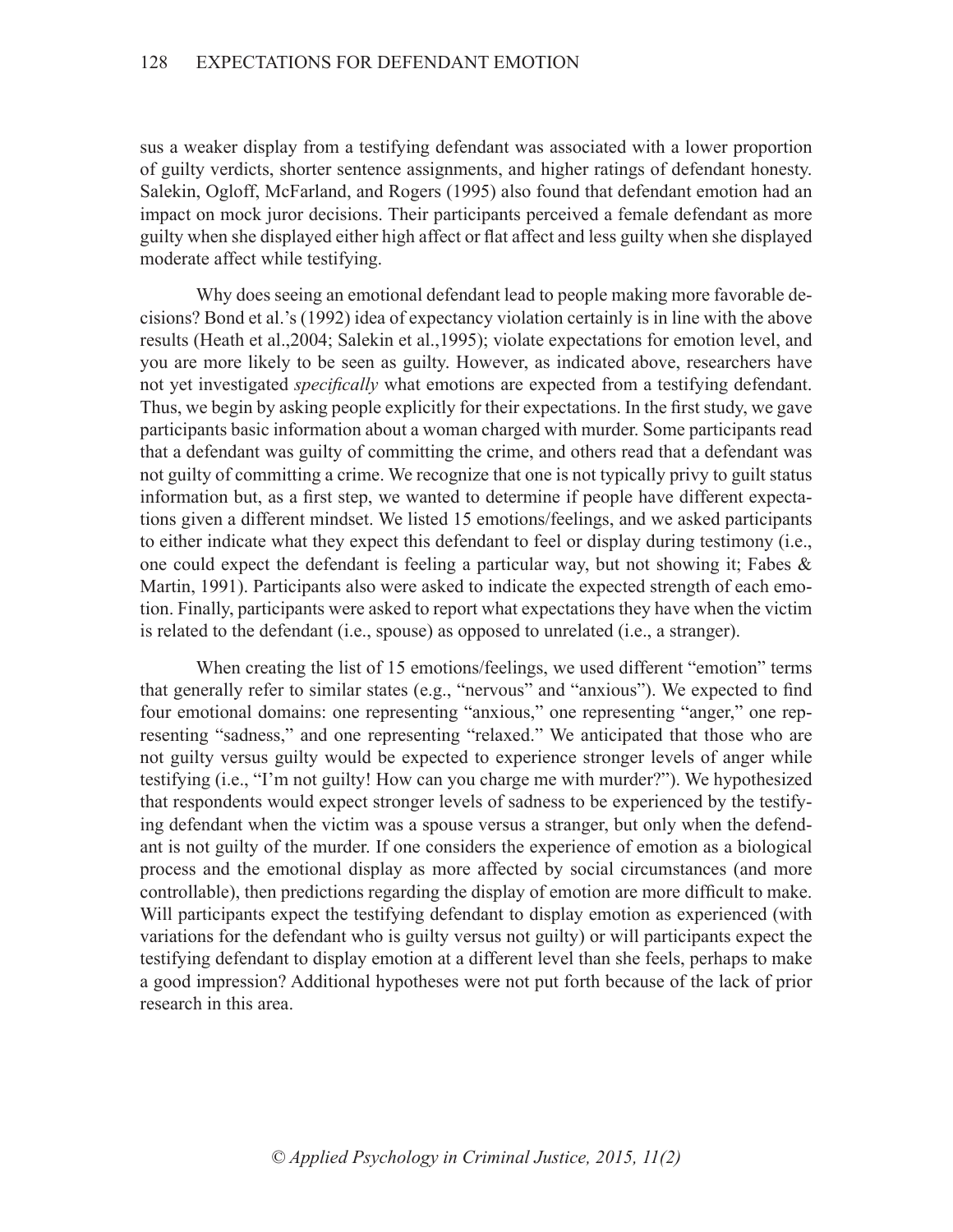#### **STUDY I**

#### **METHOD**

### *Participants*

Jury-eligible undergraduates ( $N = 160$ ) from a small northeastern university participated in groups in exchange for extra credit. The sample was composed of 131 females and 29 males with ages that ranged from 18-53 ( $M = 19.93$ ,  $SD = 4.32$  [one participant did not provide an age, but was included because she was registered to vote]). Eighty-eight percent of the sample was Caucasian, 5% African American, 2% Asian, 3% Hispanic and 2% reported "other." There were 37-42 participants per cell.

# *Materials and Procedure*

Participants provided informed consent, then read a scenario about a woman charged with murder, who was identified as guilty or not guilty of committing the crime. Fifteen "emotion" terms were provided, and participants were asked to either indicate what they expect this defendant to feel or to display while testifying. They also were asked what the expected strength of each emotion would be  $(0 = not at all, 1 = slightly, 2 = moderately,$  $3 = \text{very, and } 4 = \text{extremely}$ . In addition, participants were asked to indicate what expectations they have when the victim is related to the defendant (i.e., spouse) as opposed to unrelated (i.e., a stranger); this last variable was presented within-subjects. After providing ratings, participants were debriefed.

#### **RESULTS**

To confirm that the emotion terms did measure the expected emotional domains, and to simplify the data, a principle component analysis was conducted. Based on an examination of the scree plot and minimum eigen value criteria, a four factor structure was confirmed with all items factor loading at .40 or greater. For the analysis, the mean score for the items of each of the four emotional domains was used. The four emotional domains are: 1) "anxious" comprised of "nervous," "afraid," "tense," "anxious," and "frightened;" 2) "anger" comprised of "angry," "annoyed," "outraged," and "surprised;" 3) "sadness" comprised of "sad," "depressed," and "unhappy;" and 4) "relaxed" comprised of "relaxed," "emotionless," and "calm."

A mixed Analysis of Variance (ANOVA) for each of the emotion domains was conducted with defendant/victim relationship (husband, stranger) as a repeated factor and defendant guilt status (guilty, not guilty) and emotional condition (feeling, display) as between factors. Only significant results will be presented.

# *The "Anxious" Domain*

Defendants who were not guilty were expected to be or appear less anxious, nervous, afraid, tense, and frightened ( $M = 2.63$ ,  $SD = .78$ ) than those who were guilty ( $M =$ 3.07,  $SD = .75$ ),  $F(1, 156) = 13.27$ ,  $p < .0005$ , partial  $p^2 = .08$ .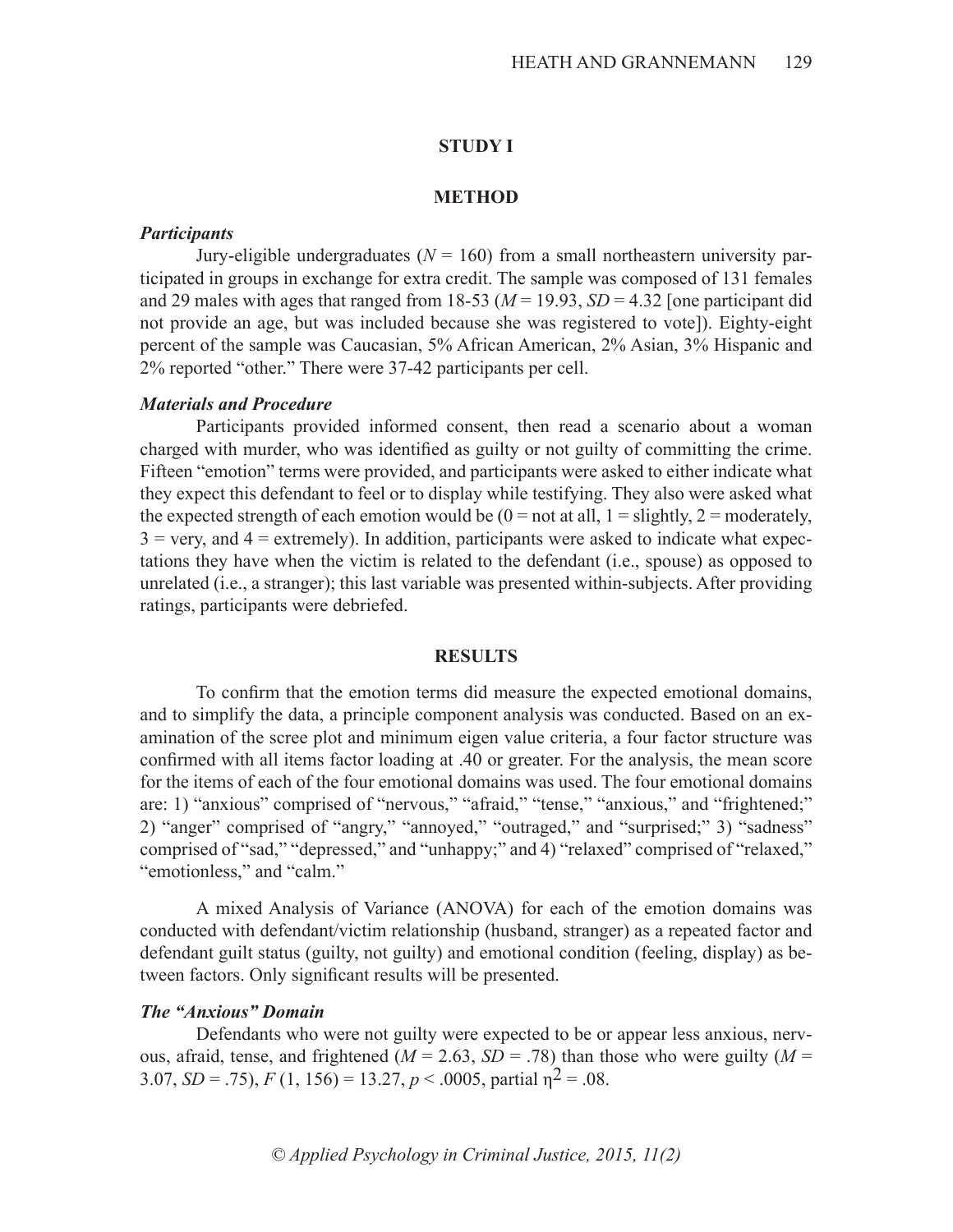# *The "Anger" Domain*

Those accused of murdering a spouse are expected to feel/display more anger, annoyance, outrage, and surprise while testifying  $(M = 2.21, SD = .97)$  than those accused of murdering a stranger  $(M = 1.91, SD = 1.02)$ ,  $F(1, 156) = 20.94, p < .0001$ , partial  $p^2 = .11$ . This main effect was qualified by an interaction of the defendant/victim relationship x guilt status, *F* (1, 156) = 10.52, *p* < .0002, partial  $n^2$  = .06. An examination of the means suggests that feeling/displaying anger, annoyance, outrage and surprise is similar for guilty defendants who kill either a spouse  $(M = 2.12, SD = 1.02)$  or stranger  $(M = 2.03, SD = 1.05)$ , while those who are not guilty are expected to feel/display more of these emotions when a husband ( $M = 2.30$ ,  $SD = .92$ ) versus a stranger has been murdered ( $M = 1.79$ ,  $SD = .97$ ).

# *The "Sadness" Domain*

Those accused of killing a spouse were expected to feel/display more sadness, depression, and unhappiness while testifying  $(M = 3.31, SD = .77)$  than those accused of killing a stranger ( $M = 1.99$ ,  $SD = .89$ ),  $F(1, 156) = 290.55$ ,  $p < .0001$ , partial  $p^2 = .59$ . This effect was qualified by an interaction between defendant/victim relationship x guilt status,  $F(1, 156) = 40.81$ ,  $p < .0001$ , partial  $p^2 = .08$ . Differences in expectations for sadness were most apparent when the defendant was not guilty of committing the crime. In this case, as hypothesized, being accused of killing a spouse resulted in a high level of expected sadness  $(M = 3.61, SD = .47)$ , while being accused of killing a stranger resulted in a relatively low level of expected sadness ( $M = 1.78$ ,  $SD = .92$ ). Expectations for the defendant's level of sadness were more moderate when the defendant was guilty (husband:  $M = 3.02$ ,  $SD = .89$ ; stranger:  $M = 2.19$ ,  $SD = .82$ ).

There was also an interaction between the defendant/victim relationship x emotional condition,  $F(1, 156) = 4.99$ ,  $p < .03$ , partial  $p^2 = .01$ . When a spouse was the victim, expected sadness levels were relatively high and stable whether felt  $(M = 3.24, SD = .79)$ or displayed ( $M = 3.37$ , SD = .75). When a stranger was the victim, however, participants expected lower levels of sadness to be displayed ( $M = 1.88$ , SD = .91) than felt ( $M = 2.09$ ,  $SD = .87$ ).

# *The "Relaxed" Domain*

Those accused of killing a spouse were expected to be less relaxed, emotionless and calm while providing testimony ( $M = 0.38$ ,  $SD = 0.50$ ) than those accused of killing a stranger  $(M = .65, SD = .76), F(1, 156) = 21.65, p < .0001$ , partial  $p^2 = .12$ .

#### **DISCUSSION**

The data did reveal four emotional domains as hypothesized. Beyond that, these data reveal that the defendant/victim relationship has a significant impact on expectations for defendant emotion. Those accused of murdering a spouse were expected to be or appear more angry, annoyed, outraged, surprised, sad, depressed, unhappy, less relaxed, emotionless, and calm while testifying than those accused of murdering a stranger.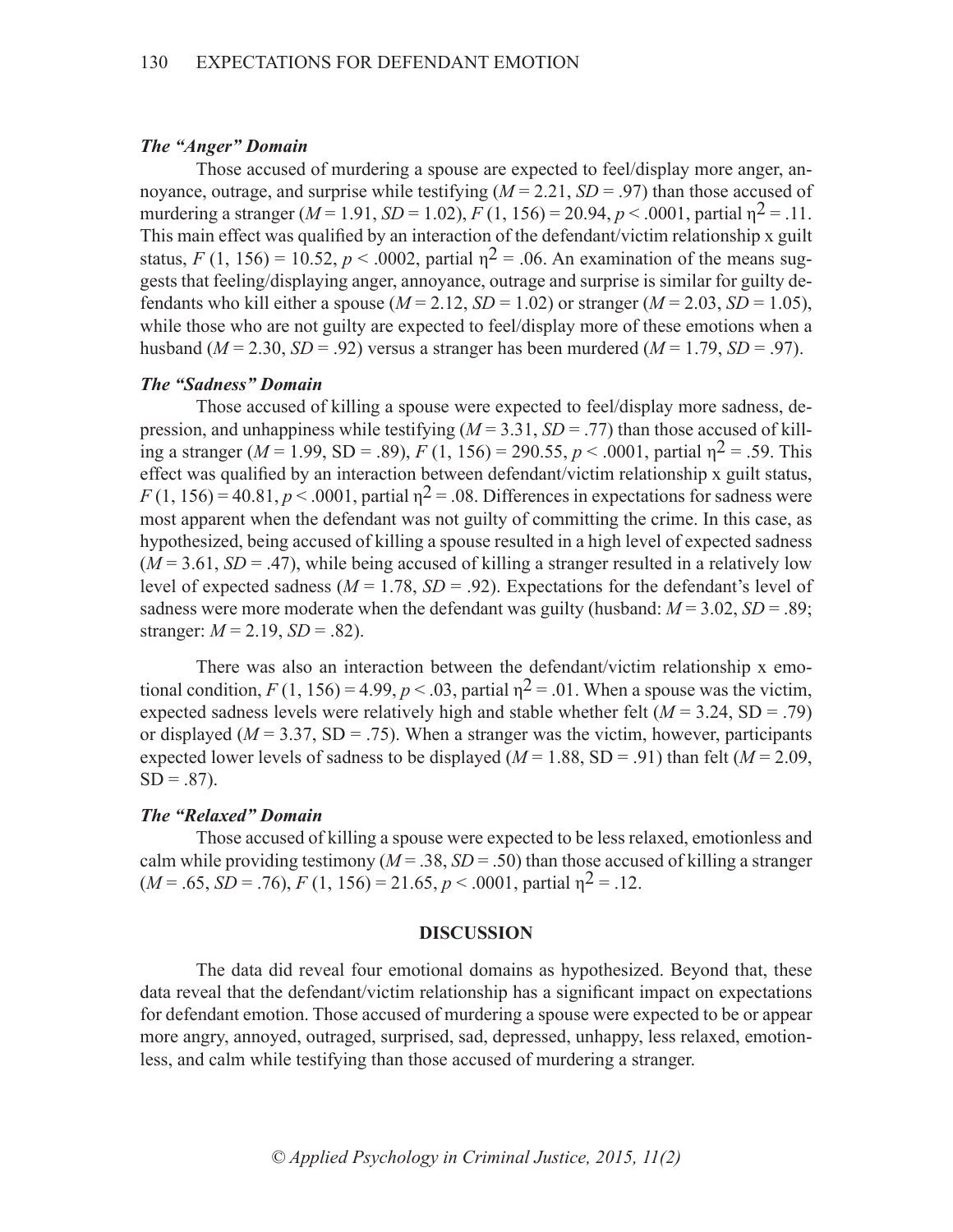We also varied the defendant's guilt level status. Although we found that defendants who were not guilty were expected to be or appear less anxious, nervous, afraid, tense, and frightened while testifying than those who were guilty, we did not find guilt status to affect anger as we hypothesized. Anger showed a more complex pattern than expected. Participants expected stronger levels of anger when the victim was a spouse versus a stranger, but only when the defendant wasn't guilty of the crime. This was, in fact, the pattern of results hypothesized and obtained for sadness. As for anger, it's possible that those not guilty of killing their spouse versus a stranger are expected to be especially angry because murder could be considered the antithesis of their feelings for their spouse (i.e., how could people think I could kill a person I loved?).

Our respondents generally did not have varied expectations for what they expected the defendant to feel versus display while testifying. There was one exception; participants expected less sadness to be displayed than felt when a stranger rather than a spouse was killed. A possible reason for the general absence of differences in expectations for what the defendant feels versus displays is that participants generally think that the defendant, who is female, will just show what she feels. Sadness may be an exception because the husband versus spouse comparison was made salient for respondents (i.e., it was a within-subjects variable), and differences in sadness may be a natural expectation given this comparison. We will revisit the feeling versus displaying issue in the next study to determine if the present results will be replicated with a different type of sample. We also will use this new sample to investigate the generalizability of the results regarding the defendant/victim relationship and the guilt status factors.

#### **STUDY II**

Our second study was designed to extend our investigation of what emotional responses are expected in testifying defendants. In the present study, the defendant/victim relationship (spouse, stranger) was varied between-subjects as opposed to within–subjects so that respondents would be less likely to compare conditions. In addition, in the present study, participants were recruited online in an effort to make the sample more variable in terms of demographics such as age (recall that undergraduates with a mean age of 19.93 years were tested in the first study). The average juror is likely to be older than the typical undergraduate (Weiten & Diamond, 1979). There also may be non-demographic differences between student samples and samples not limited to students that may impact their decision-making (Sears, 1986). Sampling online instead of sampling undergraduates may lead to increased generalizability of the results (Fraley, 2004). Those who have compared legal decisions made by student samples versus community samples have reported mixed results (Hosch, Culhane, Tubb, & Granillo, 2011). In any case, comparing the results obtained from undergraduates with those from a sample that may more closely approximate the population of interest can help us know more about whether these results can be generalized (Wiener, Krauss, Lieberman, 2011).

Thus, in the present study, participants read online scenarios in which a female murder defendant's guilt status (guilty, not guilty), the defendant/victim relationship (husband,

*© Applied Psychology in Criminal Justice, 2015, 11(2)*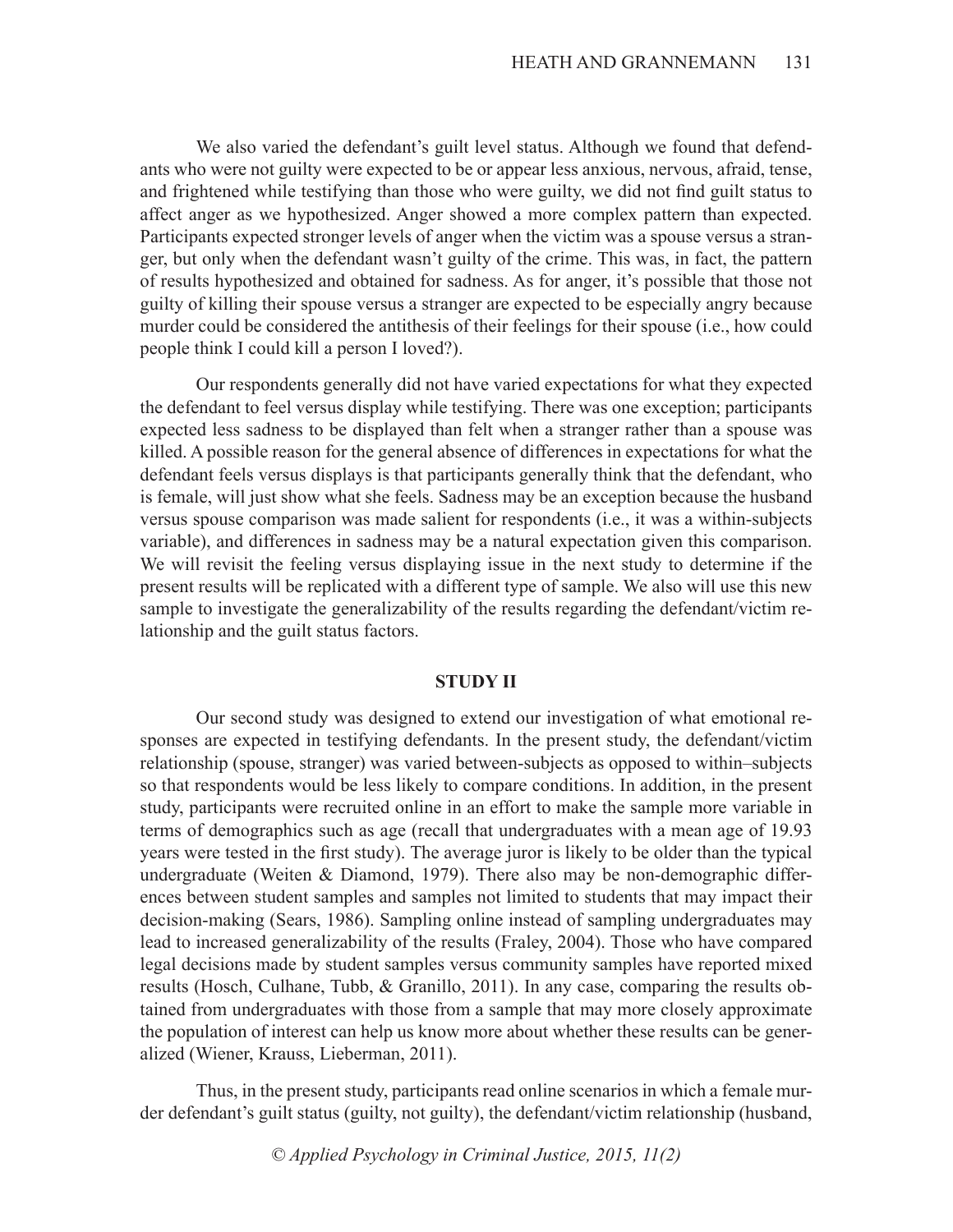stranger), and the type of emotion judgment made (what feeling or display is expected) were varied between-subjects. Participants rated the expected strength of 15 emotions that the defendant would be feeling/displaying while testifying. We anticipate that the results obtained will be similar to that obtained in the previous study, although, because community members tend to be older and will be filtering their perceptions through their more varied life experiences, there may be differences between the two samples (Hosch et al., 2011)**.**

#### **METHOD**

#### *Participants*

Participants were recruited from two websites: The Social Psychology Network (http://www.socialpsychology.org/expts.htm) and the Hanover College listing of research studies (http://psych.hanover.edu/Research/exponent.html). Only data from those eligible to be U.S. jury members were used. Thus, data from 253 participants were not included because they did not meet study criteria for age, citizenship or jury eligibility. In addition, 48 study participants were dropped from the analyses because they did not complete the study. Thus, after dropout rates that ranged from 1-11 per cell, the final cell sizes ranged from 37-44. An overall chi-square analysis performed to test for potential differences in dropout rates was non-significant.

The end result was that 324 jury-eligible U.S. citizens were tested (81 males and 243 females, 18-65 years old [*M* = 26.86, *SD* = 11.22]). Approximately 79% of the sample was Caucasian, 13% African American, 7% Hispanic, 1% Asian, 1% Native American and 3% reported "other" (participants could choose more than one ethnicity).

# *Materials and Procedure*

As in Study I, participants provided consent, then read a scenario about a woman charged with murder who was identified as guilty or not guilty. (The scenarios contain the same information presented in Study I.) Participants rated 15 emotion terms as they did in Study I, except that here participants were asked to indicate what expectations they have when the victim is related (i.e., spouse) or unrelated (i.e., a stranger) to the defendant (i.e., a between-subjects variable). After providing ratings, participants were debriefed.

#### **RESULTS**

A 2 (defendant/victim relationship: spouse, stranger) x 2 (defendant guilt status: guilty, not guilty) x 2 (emotional condition: feeling, display) ANOVA for each of the emotional domains are presented below (all variables are between-subjects). Again, only significant results will be presented.

#### *Anxious*

Participants expected the testifying defendant to feel more anxious, nervous, afraid, tense, and frightened ( $M = 3.94$ ,  $SD = .86$ ) than she showed ( $M = 3.52$ ,  $SD = .96$ ),  $F(1, 316)$  $= 19.06$ ,  $p < .0001$ , partial  $n^2 = .05$ .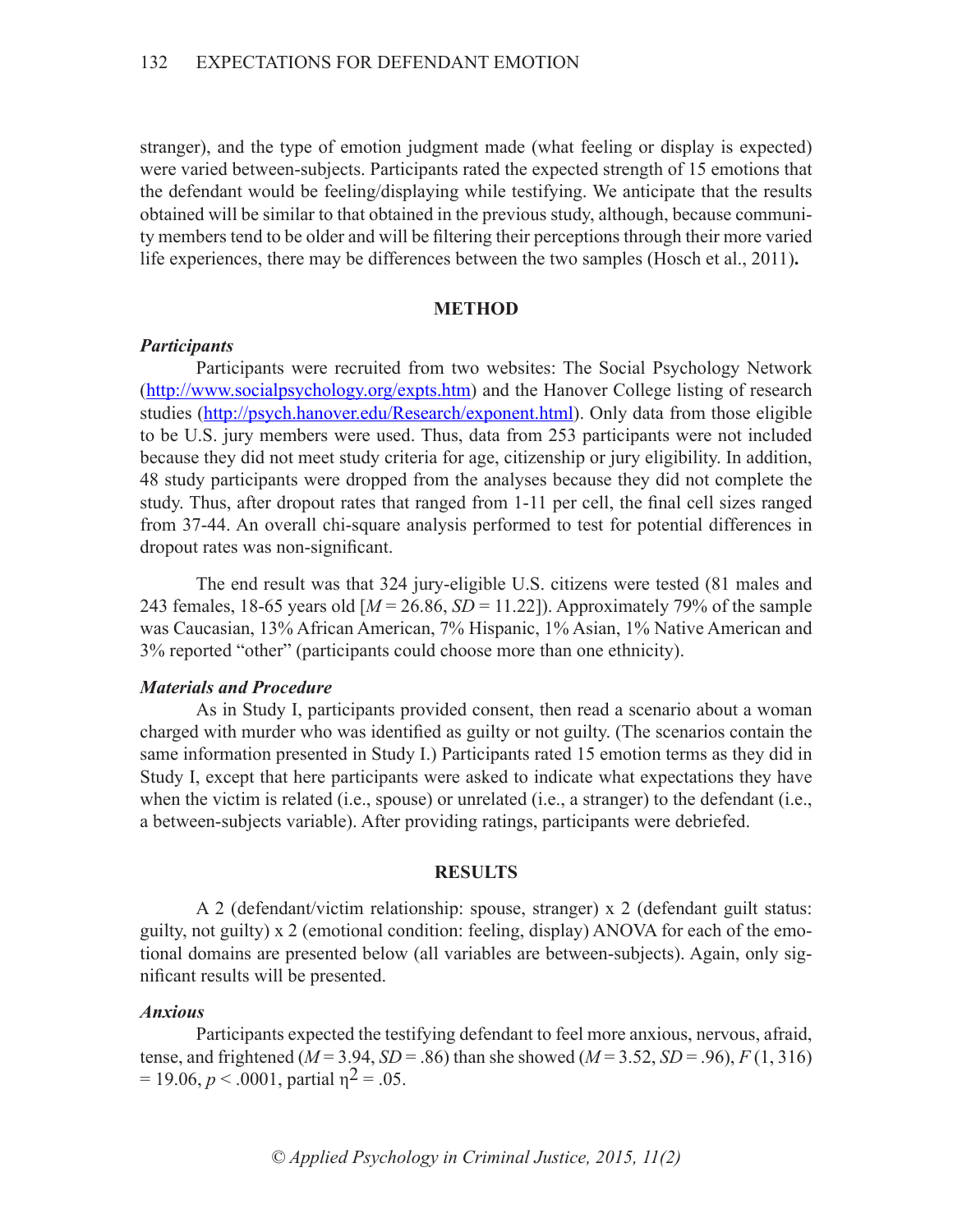#### *Anger*

Participants expected the defendant who was testifying to feel significantly more anger, annoyance, outrage, and surprise  $(M = 3.13, SD = .96)$  than she showed  $(M = 2.86,$ *SD* = .99), *F* (1, 316) = 6.61, *p* < .02, partial  $n^2$  = .02.

# *Sadness*

Those accused of killing a spouse were expected to be or appear more sad, depressed, and unhappy ( $M = 3.86$ ,  $SD = .92$ ) than those accused of killing a stranger ( $M =$ 3.29, *SD* = .96), *F* (1, 316) = 28.13, *p* < .0001, partial  $n^2$  = .09. There was also an interaction between the defendant/victim relationship and defendant guilt status,  $F(1, 316) =$ 7.99,  $p < .006$ , partial  $\eta^2 = .02$ . Differences in expectations for sadness were most evident when the defendant was identified as not guilty of the crime. In this case, being accused of killing a spouse resulted in the highest level of expected sadness  $(M = 4.06, SD = .85)$ , while being accused of killing a stranger resulted in the lowest level of expected sadness  $(M = 3.23, SD = .92)$ . Expectations for sadness (felt/displayed) were more moderate when the defendant was guilty (husband:  $M = 3.64$ ,  $SD = .94$ ; stranger:  $M = 3.37$ ,  $SD = .92$ ).

There was also a significant interaction between defendant/victim relationship and emotional condition,  $F(1, 316) = 5.19$ ,  $p < .03$ , partial  $p^2 = .02$ . In this case, when a spouse was killed, expected sadness levels were fairly high and stable whether felt (*M* = 3.81, *SD* = .87) or displayed (*M* = 3.91, *SD* = .96). When a stranger was killed, however, participants expected lower levels of sadness to be displayed ( $M = 3.12$ ,  $SD = .97$ ) than felt ( $M = 3.48$ ,  $SD = .93$ ).

# *Relaxed*

Participants expected the defendant to appear more relaxed, emotionless and calm while testifying  $(M = 1.65, SD = .77)$  than she felt  $(M = 1.47, SD = .61)$ ,  $F(1, 316) = 5.53$ , *p* < .02, partial  $n^2 = .02$ .

#### **DISCUSSION**

In the first study, the defendant/victim relationship often affected expectations for defendant emotion. However, in that study participants were encouraged to compare how the presence or absence of a familial relationship between defendant and victim might impact expectations. This time the defendant/victim relationship was manipulated between-subjects to determine if the previously seen effects would be obtained with this new, online sample. When study participants were less likely to compare conditions, the defendant/victim relationship variable lost some of its influence. The previously seen influence of the defendant/victim relationship on expectations regarding anger and relaxation were not replicated.

On the other hand, the influence of the defendant/victim manipulation was fully replicated when defendant sadness was rated. When a spouse versus a stranger was the victim, the defendant was expected to be sadder while testifying. In addition, here, as in the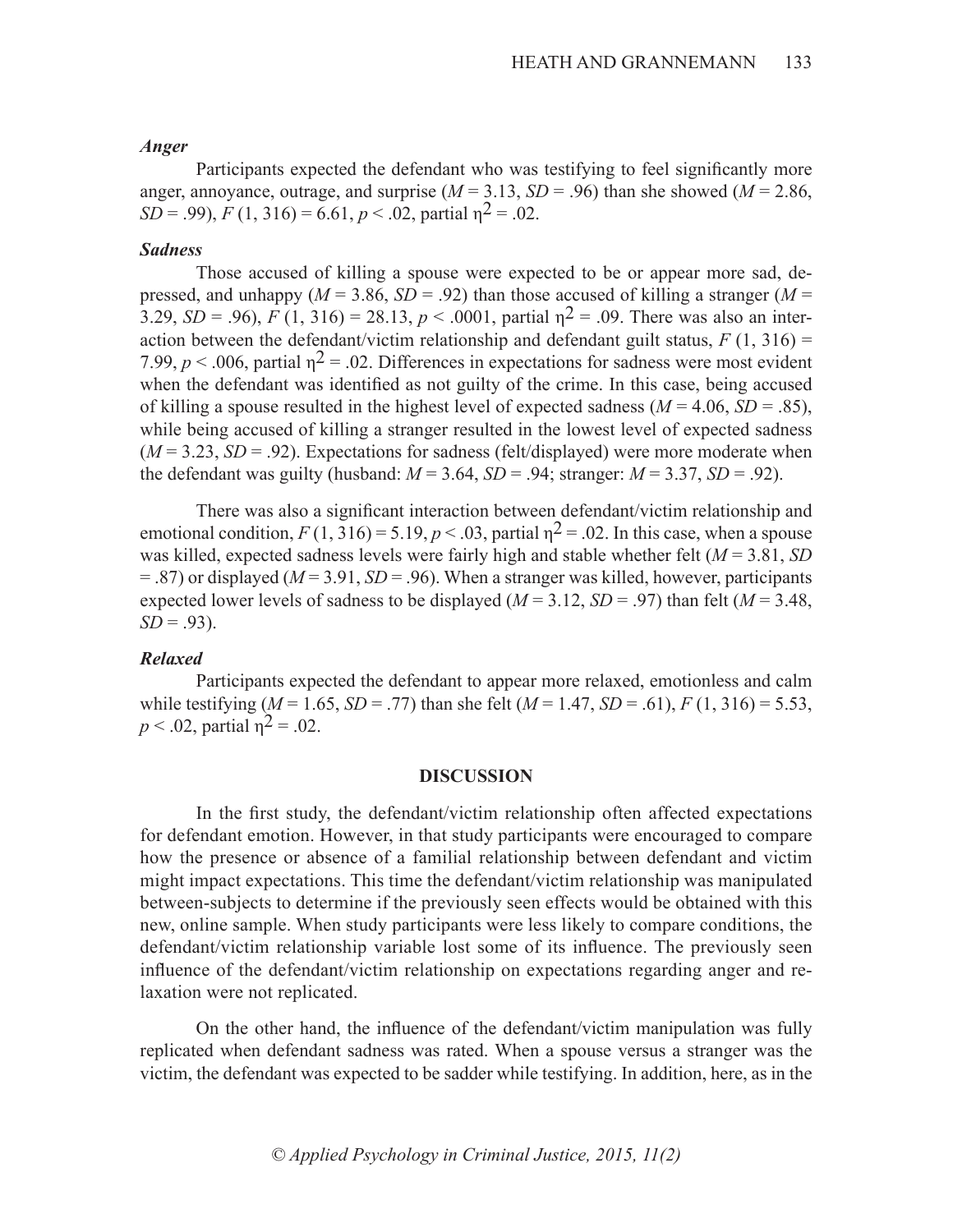first study, stronger levels of sadness were expected when the victim was a spouse versus a stranger, but only when the defendant wasn't guilty of his murder.

Interestingly, the concept of feeling versus displaying was clearly important to this online sample, yet less so to the undergraduate sample. The current sample expected the testifying defendant to feel more anxiety and anger than she displayed, and they expected her to appear more relaxed than she felt. With regard to sadness, both samples expected variation as a function of the defendant/victim relationship with relatively high levels of sadness expected to be felt and displayed when a spouse was killed, but lower levels of sadness displayed than felt when a stranger was killed. Why the differences between studies? The online participants seem to be more consistently responding with impression management concerns in mind (Leary & Kowalski, 1990). It is also worth noting that undergraduate samples are known to be relatively young, intelligent, and possessing of "less crystallized" attitudes than those who are older (Sears, 1986, p. 521). A national sample of respondents obtained online is likely to be more heterogeneous than an undergraduate sample. While ethnicity and gender breakdowns appear similar between the two samples, ages of the online sample varied more widely. Perhaps the older participants were making finer distinctions between what one would feel versus display because they had more time to learn that people do not always display exactly what they feel. Of course, there also may be variations in demographic or attitudinal characteristics that were not accessed. Researchers may wish to consider this in future research.

### **STUDY III**

The results for the first two studies reveal that there are consistent findings regarding the sadness experienced/displayed from a testifying defendant. The next study will examine additional questions regarding expectations for the emotional display of a defendant, with a particular focus on sadness. One question addressed here is whether the defendant under varied conditions is expected to cry. Crying can be precipitated by a variety of situations (e.g., loss), and emotional states (e.g., sadness, powerlessness, pain, happiness) (Vingerhoets, Boelhouwer, Van Tilburg, & Van Heck, 2001). In addition, many have the ability to control their tears (Kraemer & Hastrup, 1988), and crying can occur merely as moist eyes, flowing tears or sobbing (Warner & Shields, 2007). Different levels of crying intensity have been shown to impact decisions made regarding the one crying (Golding, Fryman, Marsil, & Yozwiak, 2003; Salekin et al., 1995). Here we will address whether, and if so, how much crying people expect to see from a testifying defendant.

Another question addressed here is whether people have different expectations for male versus female defendants. Researchers have found that people generally have different expectations for emotionality in males and females (Ashby Plant, Shibley Hyde, Keltner, & Devine, 2000; Fabes & Martin, 1991; Hess et al., 2000), although there is evidence that views of crying men has changed in recent years (Timmers, Fischer, & Manstead, 2003). We do have evidence that people view male defendants versus female defendants differently. Salekin et al. (1995) found that a defendant's level of emotion (flat, moderate, or high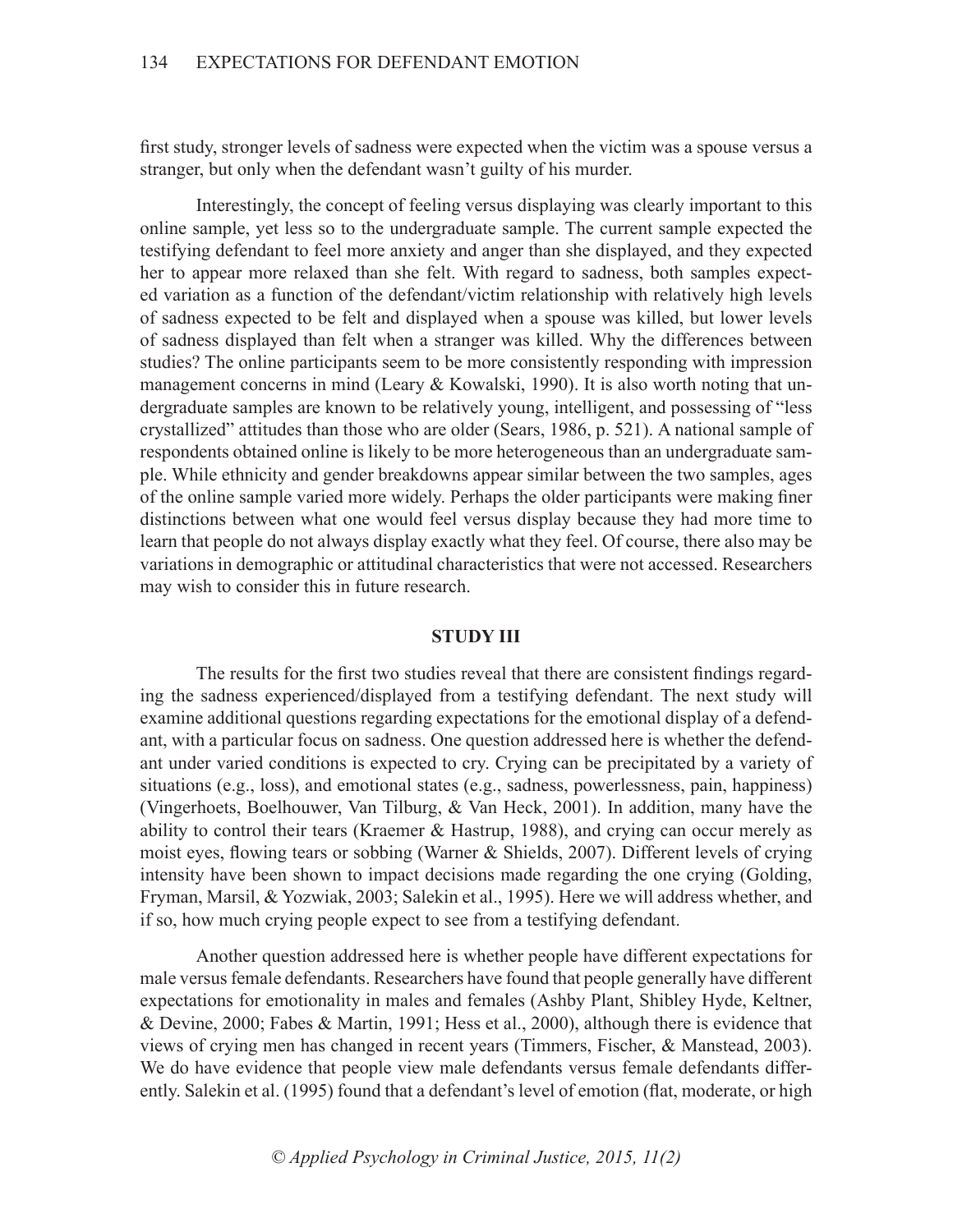affect) affected perceptions of guilt for female but not male defendants. What is not yet known is whether people have different *expectations* for male versus female defendants.

Thus, in the following study, we asked participants questions regarding a defendant's crying. Participants were asked to make judgments of male versus female defendants, presented as guilty or not guilty, and accused of killing a spouse or a stranger. Based on our previous results, participants were expected to be more certain that defendants will cry and will cry more when a spouse versus stranger has been killed, especially when the defendant is not guilty. In addition, based on prior research (Hess et al., 2000), it is anticipated that participants will be more certain that females will cry and will cry more than males. We also asked participants if they consider themselves to be emotional. This question will tell us the extent to which people are using themselves as a reference point for their expectations. Researchers have found that those who have expectations consistent with traditional sex differences in emotional experiences tend to fit within those roles themselves (Grossman & Wood, 1993). What is not yet clear is whether participants will use their own experiences when deciding what to expect from defendants, a role they are unlikely to have experienced themselves.

### **METHOD**

#### *Participants*

The final sample was composed of 329 jury-eligible U.S. citizens (110 males and 219 females, 18-64 years old  $[M = 29.12, SD = 10.45]$ , who completed the survey online after being recruited through the two websites used in Study II. Data from an additional 168 participants were not included because they did not meet study criteria for age, citizenship or jury eligibility. In addition, 49 were dropped because they did not provide anything besides demographic data. No one dropped out after being assigned to a group. The final cell sizes ranged from 34-49.

Approximately 70% of participants were Caucasian, 13% African-American, 11% Hispanic, 2% Native American, 2% Asian; 3% indicated "other" as their ethnicity (participants could choose more than one ethnicity).

### *Materials and Procedure*

After providing informed consent, participants read a short scenario in which a male or female defendant is described as guilty or not guilty of killing a spouse or a stranger (variables were all between-subjects). The scenarios contain the same information presented in both earlier studies except that in the present study defendant gender is varied and the display/felt distinction has been removed. After reading the scenario, participants were asked: A) whether crying is expected from the defendant while he/she testifies  $(1 = I$ am certain that the defendant will not cry;  $5 = I$  am certain that the defendant will cry); B) how much emotion they expect the defendant to show while testifying  $(1 = I)$  expect that the defendant will not show any emotion at all,  $2 = I$  expect that the defendant's eyes will well up with tears,  $3 = I$  expect that tears will stream down the defendant's face, and  $4 = I$ expect that the defendant will be hysterically sobbing); C) to indicate the most amount of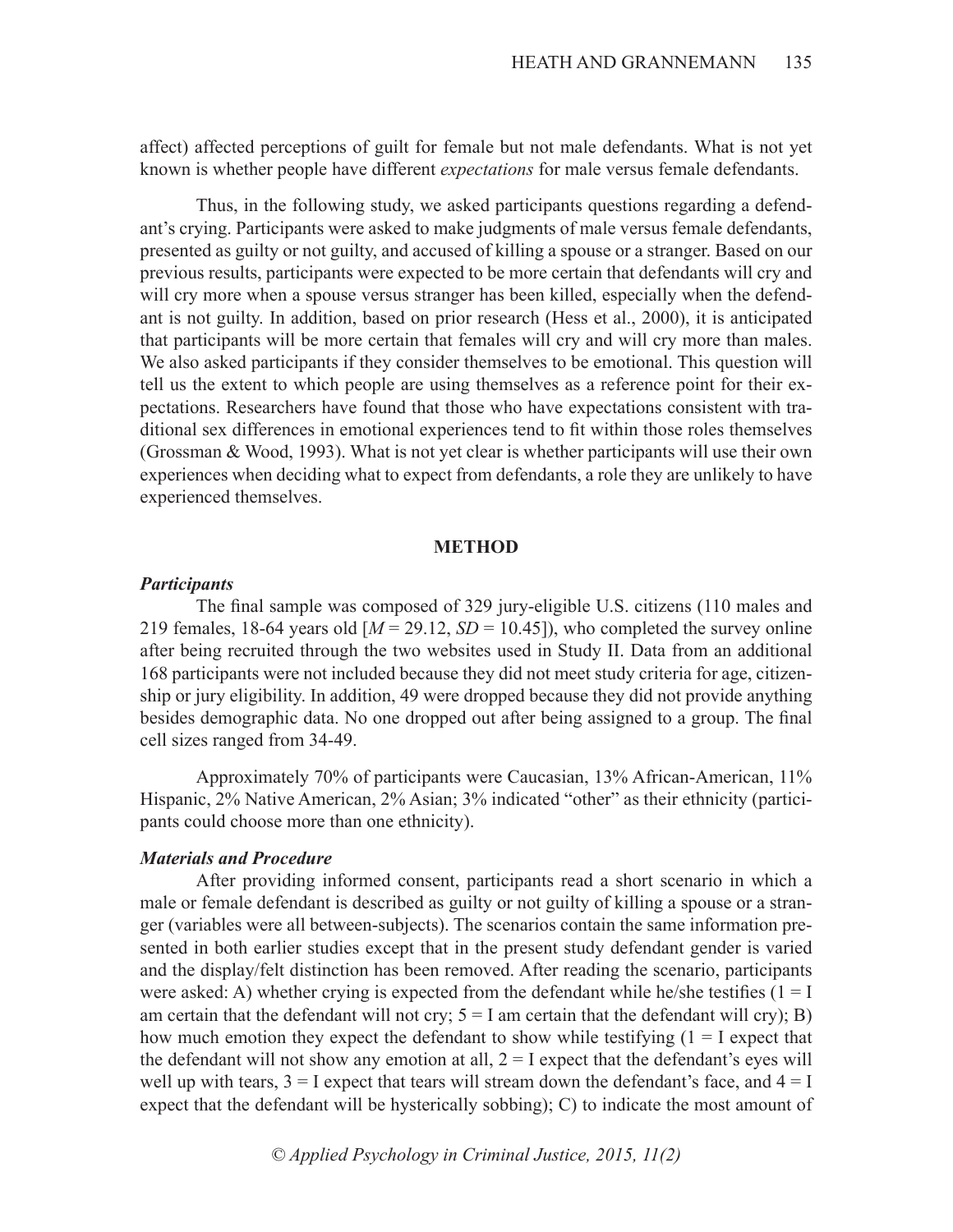emotion that the defendant should show if trying to make a good impression  $(1 =$  the defendant should not show any emotion at all while he/she testifies,  $2 =$  the defendant's eyes should well up with tears while he/she testifies,  $3 =$  the defendant's tears should stream down her check while he/she testifies, and  $4 =$  the defendant should be hysterically sobbing while he/she testifies); D) if they were in the defendant's situation and were testifying at their own trial, how much do they think they would cry  $(1 = I \text{ imagine that } I \text{ would not cry})$ at all while I testify,  $2 = I$  imagine that my eyes would well up with tears while I testify, 3  $=$  I imagine that tears will stream down my cheeks while I testify, and  $4 =$  I imagine that I will be hysterically sobbing while I testify); and E) to indicate to what degree they consider themselves to be an emotional person  $(1 = I \text{ am not at all emotional}; 5 = I \text{ am an extremely})$ emotional person). After answering the questionnaire, participants were debriefed.

# **RESULTS**

A 2 (defendant guilt status: guilty, not guilty) x 2 (defendant/victim relationship: spouse, stranger) x 2 (defendant gender: male, female) ANOVA was conducted for each continuous variable unless otherwise specified (all variables are between-subjects). As before, only significant results will be presented.

### *Is Crying Expected From the Testifying Defendant?*

Participants were more certain that the defendant would cry when a spouse was killed ( $M = 3.58$ ,  $SD = .96$ ) versus a stranger ( $M = 2.80$ ,  $SD = .99$ ),  $F(1, 321) = 53.74$ ,  $p <$ .0001, partial  $n^2 = 0.14$ . Participants were also more certain that the female would cry (*M*)  $= 3.35, SD = 1.04$ ) than the male ( $M = 3.05, SD = 1.04$ ),  $F(1, 321) = 6.00, p < .02$ , partial  $n^2 = 0.02$ .

### *How Much Emotion Do You Expect From a Testifying Defendant?*

Participants expected more emotion from a defendant when a spouse died (*M* = 2.52, *SD* = .79—midway between expecting the defendant's eyes to well up with tears and expecting tears streaming down the defendant's face) versus a stranger ( $M = 1.84$ ,  $SD =$ .76—between expecting no emotion at all and expecting the defendant's eyes to well up with tears),  $F(1, 321) = 70.13$ ,  $p < .0001$ , partial  $p^2 = .18$ , and more emotion from a female  $(M=2.40, SD=.80)$  than a male  $(M=1.97, SD=.85)$ ,  $F(1, 321) = 23.69$ ,  $p < .0001$ , partial  $n^2 = 0.07$ .

These effects were qualified by an interaction between defendant/victim relationship and defendant guilt status,  $F(1, 321) = 5.95$ ,  $p < .02$ , partial  $n^2 = .02$ . The means showed the most variation when the defendant was not guilty of the crime with the most emotion expected when the spouse was killed  $(M = 2.68, SD = .82)$ , and the least emotion when a stranger was killed ( $M = 1.75$ ,  $SD = .66$ ). When the defendant was guilty, more moderate levels of emotion were expected (spouse/guilty  $M = 2.40$ ,  $SD = .75$ ; stranger/ guilty  $M = 1.92$ ,  $SD = .84$ ).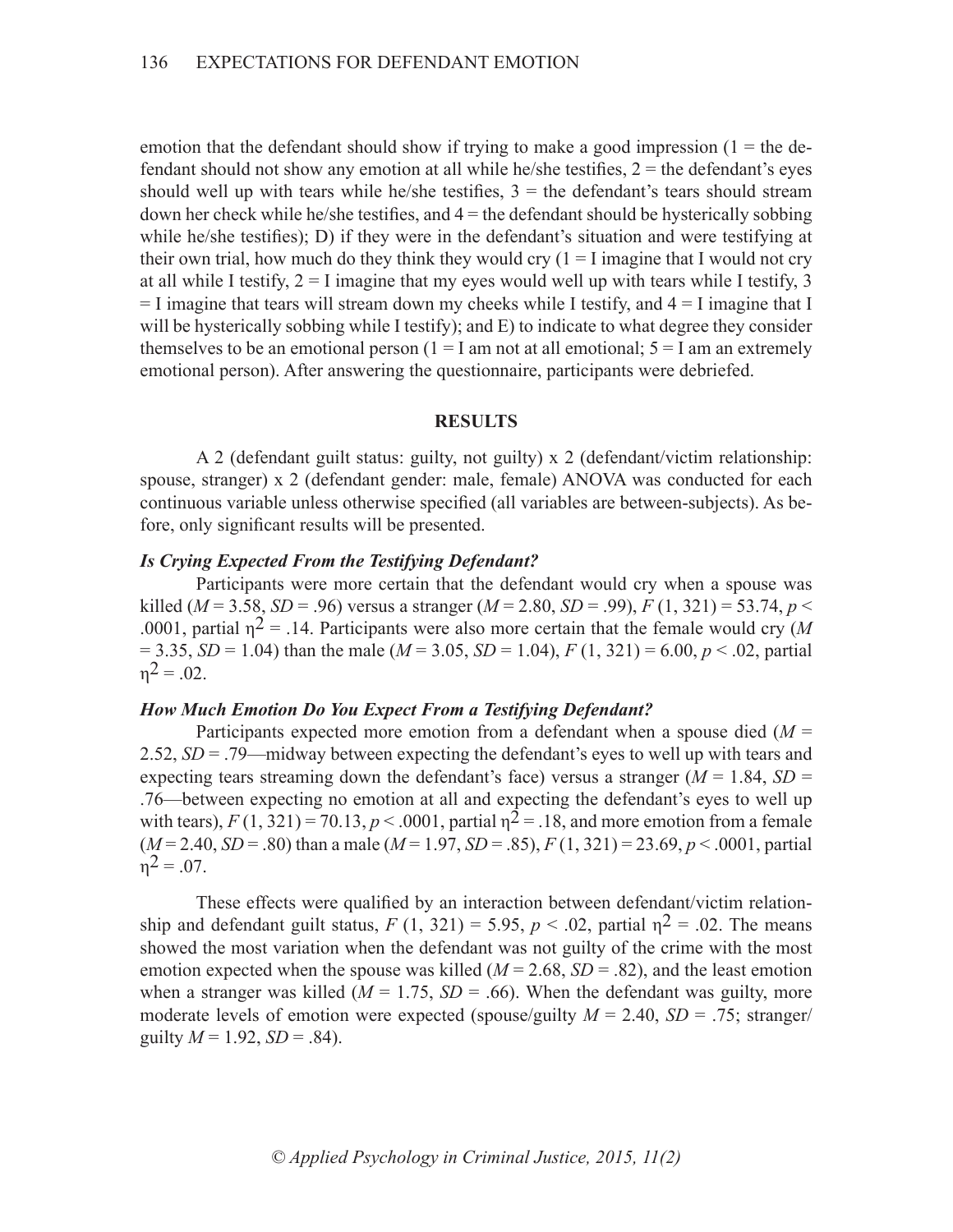# *What is the Most Amount of Emotion That the Testifying Defendant Should Show?*

Stronger emotional responses were recommended for those charged with killing a spouse (*M* = 2.79, *SD* = .84) versus a stranger (*M* = 2.05, *SD* = .86), *F* (1, 321) = 62.84, *p*   $< .0001$ , partial  $\eta^2 = .16$ .

# *If You Were in the Defendant's Situation, How Much Would You Cry?*

Participants indicated that they would cry more when a spouse was the victim (*M* = 2.97, *SD* = .96) rather than a stranger ( $M = 2.26$ , *SD* = 1.08),  $F(1, 321) = 43.01$ ,  $p < .0001$ , partial  $n^2$  = .12. There was also an interaction between the defendant/victim relationship and the defendant's guilt status,  $F(1, 321) = 11.58$ ,  $p < .001$ , partial  $p^2 = .04$ . The most variation was found when the respondents were picturing themselves as not guilty of murder. When wrongly accused of killing their spouse, participants thought that they would cry far more ( $M = 3.14$ ,  $SD = .88$ ) than if wrongly accused of killing a stranger ( $M = 2.02$ , *SD* = .99). Thinking of themselves as guilty of a crime led to more moderate expectations  $(s\text{pouse/guilty } M = 2.83, SD = 1.00; \text{stranger/guilty } M = 2.48, SD = 1.12).$ 

# *Do you consider yourself to be an emotional person?*

To evaluate whether the participants' level of emotionality had an influence on judgments, two series of general linear models were run using a two-step hierarchal process (Cohen & Cohen, 1983). As a first step, participant emotionality was added to the 2 x 2 x 2 ANOVA; all main effects and all possible interactions were included. The next model dropped all non-significant interactions with emotionality and was evaluated.

When we included the participants' emotionality in the analysis of "is crying expected from a defendant," we found a main effect of participant emotionality,  $F(1, 319) =$ 9.22,  $p < .003$ , partial  $\eta^2 = .12$ . In order to understand this main effect, we examined the beta weight for this variable in the general linear model; the beta weight  $(\beta = .17)$  indicates that as participant emotionality increases, participants are more certain that the defendant will cry. The main effect of defendant gender continued to be significant,  $F(1, 319) = 5.07$ ,  $p < 0.03$ , partial  $p^2 = 0.07$ . The main effect of defendant/victim relationship also continued to be a significant influence on decisions,  $F(1, 319) = 46.83$ ,  $p < .0001$ , partial  $p^2 = .60$ . With the addition of participant emotionality, guilt status becomes a significant influence on decisions regarding whether the defendant is expected to cry,  $F(1, 319) = 5.39$ ,  $p < .03$ , partial  $n^2$  = .07. This main effect was qualified by an interaction between participant emotionality and defendant guilt status,  $F(1, 319) = 5.84$ ,  $p < .02$ , partial  $p^2 = .07$ . To better understand this effect one can examine the expected values for each of the defendant's guilt status levels separately using the regression weight of the participants' emotionality as a predictor of "is crying expected from a defendant" (Figure 1). In general those with higher as opposed to lower levels of self-rated emotionality were more certain that the defendant would cry. This is moderated by defendant's guilt status. Those with higher levels of selfrated emotionality were more certain that the guilty defendant would cry rather than the defendant who was not guilty, whereas those with lower levels of self-rated emotionality expected the opposite (i.e., they were more certain that the defendant who was not guilty would cry than the defendant who was guilty).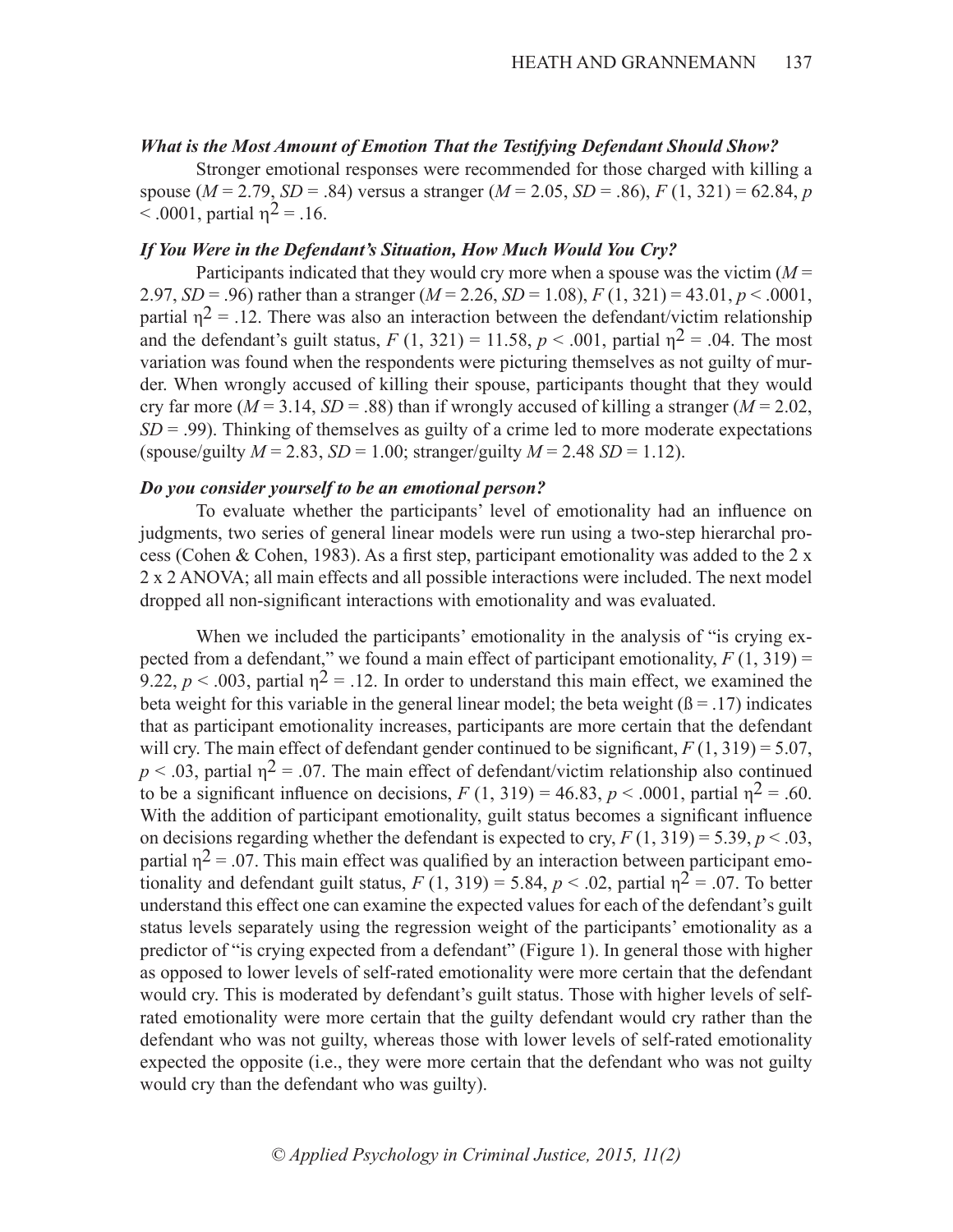When we included the participants' emotionality in the analysis of "how much emotion do you expect from a testifying defendant," we found a main effect of participant emotionality,  $F(1, 320) = 5.42$ ,  $p < .03$ , partial  $n^2 = .06$ . In order to understand this main effect, we examined the beta weight for this variable in the general linear model  $(\beta = .12)$ ; as above, this beta weight indicates that as participant emotionality increases, participants expect more crying from the defendant. We also found a main effect of defendant gender, *F*  $(1, 320) = 22.56$ ,  $p < .0001$ , partial  $p^2 = .23$ , a main effect of defendant/victim relationship,  $F(1, 320) = 60.79$ ,  $p < .0001$ , partial  $n^2 = .63$ , and an interaction between defendant/victim relationship x guilt status,  $F(1, 320) = 5.44$ ,  $p < .03$  partial  $p^2 = .06$  (i.e., all of our original findings are intact). Thus even though our participants' emotionality influences how much emotion they expect from a testifying defendant, it doesn't affect any of the original findings. The amount of emotion expected from a defendant as a function of defendant gender, the defendant/victim relationship and the interaction of that relationship with varying guilt status is robust, regardless of how emotional the observer considers himself or herself to be.

# **DISCUSSION**

Participants did anticipate differences in crying behavior. As expected, they anticipated that defendants would cry more when a spouse versus a stranger had been killed, and the defendant was not guilty of committing that murder. Participants also acknowledged that the defendant/victim relationship was important when asked what is the most emotion a defendant should show in order to make a good impression. Stronger emotional responses were recommended for those who were on trial for killing a spouse rather than a stranger. These results are congruent with our previous results in which participants expected more sadness when the testifying defendant was charged with killing her spouse rather than a stranger.

As hypothesized, the defendant's gender also affected expectations. Participants were more certain the female rather than the male defendant would cry while testifying and thought that the female defendant would cry more than the male defendant. These results are in line with research that has found that females are more likely to cry than males (Hess et al., 2000).

When participants were asked how much emotion they expect from a testifying defendant, their responses indicated that, similar to that seen in the previous two studies, participants expected the most emotion when the defendant was wrongly accused of killing her spouse, and the least emotion when the defendant was wrongly accused of killing a stranger. Interestingly, the same pattern of results was obtained when participants were asked how much they would cry if they were in the defendant's situation. This is an indication that participants expect of others what they expect from themselves.

Participants' self-rated level of emotionality also affected other decisions. Generally speaking, the more emotional participants saw themselves, the more certain they were that the defendant would cry while testifying and the more they expected the defendant to cry. Again this evidence suggests that people use themselves as a reference point for their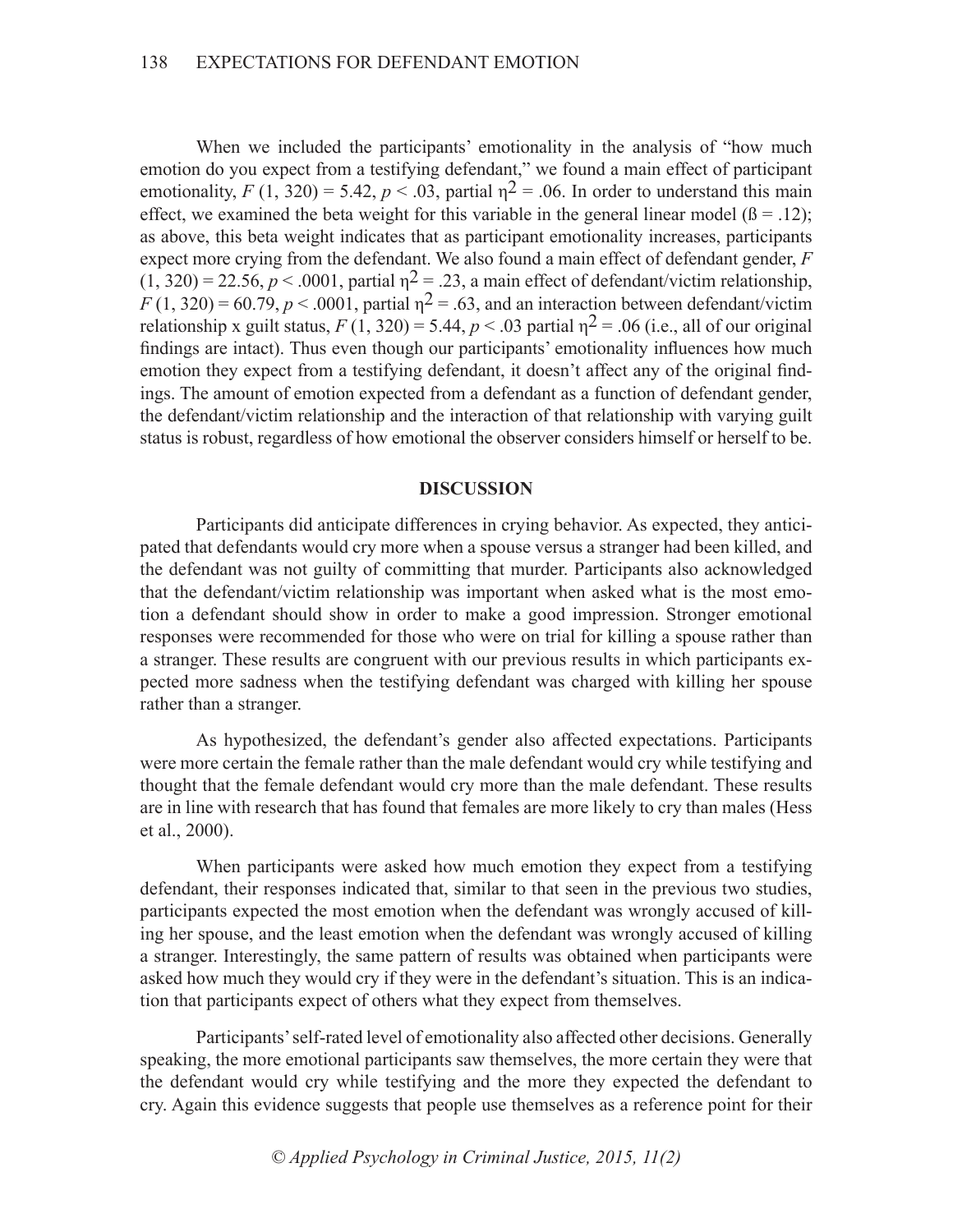expectations. In addition, guilt status influenced decisions when participants were asked whether crying is expected from the defendant. Those who saw themselves as more emotional were more certain that the guilty defendant would cry, while those who saw themselves as less emotional were more certain that the innocent defendant would cry.

### **GENERAL DISCUSSION**

There is a consensus, across the three studies, that more emotion is expected from a testifying defendant who has been charged with murdering a spouse versus a stranger. This finding was most robust with regard to sadness. In fact, across all studies, the most sadness was expected when the defendant was not guilty of killing her husband. When a stranger was the victim however, participants did not expect as much emotion, although they tended to expect lower levels of sadness to be displayed than actually felt. These differences in expectations were found when participants had the opportunity to consider directly their perceptions of those charged with killing strangers versus spouses, and when they were presented with just one defendant to consider. Thus this distinction of stranger versus spouse appears to be important to those making decisions regarding defendants. Would these expectations extend to other kinds of familial relationships? Anecdotal evidence suggests that it would. Gary Gauger, Peter Reilly, Michael Crowe, Melvin Nimer, Richard LaPointe were all accused of killing family members *other than spouses,* and all were cited as having "inappropriate emotion." The expectations of those making judgments in these cases were possibly violated; the consequences were severe. All were charged with crimes they did not commit. Empirical investigation of the parameters of this expectancy violation is warranted.

We also found evidence that participants' level of emotionality is important in that persons with higher rather than lower self-reported emotionality are more certain that the defendant will cry and expected the defendant to cry more. Thus, it appears that participants are using themselves as a reference for what is to be expected. This could have implications for juror selection and decision-making as it implies that those who are more emotional will be more likely to expect emotion from a defendant. If that expectation is violated, resulting perceptions of the defendant will likely be less favorable. The case of Ronald Cotton, a man exonerated after more than 10 years in prison, may well be an illustration of this. After his rape trial concluded, one of the jurors indicated that Cotton's lack of emotion during the trial made him look guilty (Loeterman, 1997). Was this juror using her own level of emotionality as a guide? Should attorneys ask prospective jurors during *voir dire* to report on their level of emotionality if they have a defendant who is not likely to live up to expectations for emotionality?

Another way to think about the match between an observer's emotion and the emotion levels of the observed is to consider the research on implicit theories of emotion. Some believe that people have the ability to control their emotional experience ("incremental beliefs"), while others believe that one's emotional experience cannot be controlled ("entity beliefs") (Tamir, John, Srivastava, & Gross, 2007). If people differ in their beliefs for the malleability of the expression of emotion, it may be that those who think that emotions can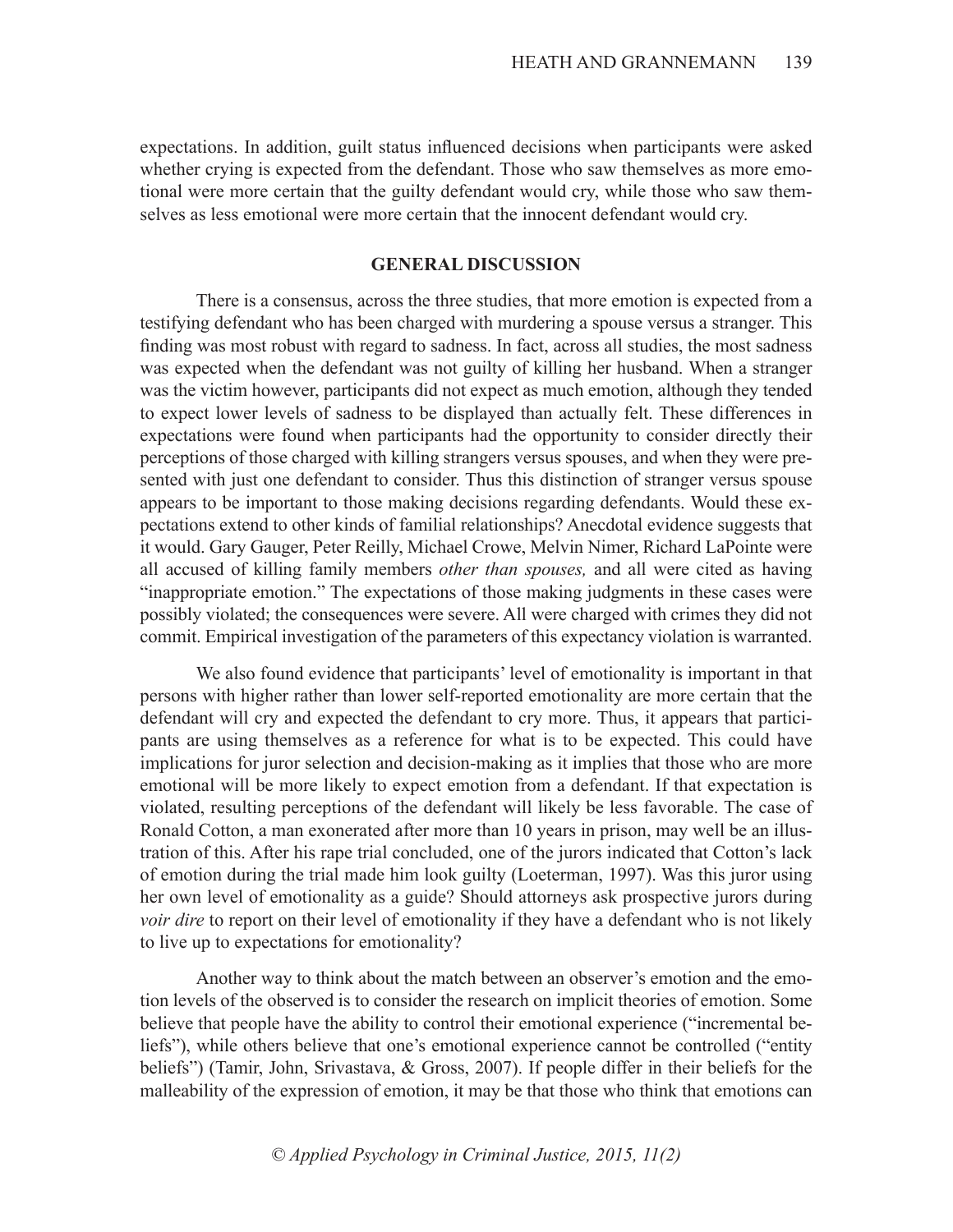be controlled would be most likely to expect certain emotional displays and punish more severely given a violation of these expectations. Researchers may wish to test for this directly.

Our respondents thought that the female defendant would show more emotion while testifying than the male, findings in line with that obtained from previous researchers investigating expectations for emotion in males versus females generally (Fabes & Martin, 1991). Thus when evaluating expectations for emotion in defendants, gender does seem to matter to observers. Future researchers may wish to consider whether expectations for emotional display might vary with other defendant characteristics. For example, Durik et al. (2006) found that expectations for emotional displays vary across ethnicities. A violation of these expectations or judging a defendant as if they belong to another group can potentially have repercussions for those being judged; future researchers may wish to investigate this possibility.

### *Limitations*

Although the present research is similar to much of the work completed in psychology and law (e.g., mock jurors reading written trial summaries;Bornstein, 1999), it is reasonable to raise questions concerning the generalizability of these findings to the legal system*.* First, our sample for the first study was a group of jury-eligible undergraduates. While we can speculate that accessing the views of *jury-eligible* undergraduates as opposed to undergraduates in general is an improvement, Hosch et al. (2011) recently found differences in sentencing (although not in verdicts) between jury-eligible undergraduates and a sample recruited from the community's jury pool. In our second and third studies, we attempted to increase generalizability by accessing online samples of jury-eligible participants. Although testing online may not provide an ideal representation of the target population, the ability to test a more diverse population can increase the external validity of the work (Daftary-Kapur & Greathouse, 2011; Wiener et al., 2011).

The generalizability of this work also can be questioned because, in the first two studies, we presented a female charged with murder rather than a male. We chose a female offender primarily because of a general consensus for expectations for emotion in females (Lombardo, Cretser, Lombardo, & Mathis, 1983). However, choosing only a female defendant and a male victim limits our external validity. Males are far more likely to commit homicide than females (Cooper & Smith, 2011), and researchers have found that female defendants are treated with more leniency than males (Spohn & Beichner, 2000). In addition, defendants tend to be punished more severely when the victim is female rather than male (Mazzella & Feingold, 1994). In light of this information, and in light of the expectation for different levels of emotionality for males versus females (Ashby Plant et al., 2000), it is reasonable to question whether our results will hold for defendants and victims of both genders. Overall, the research suggests that all other things being equal, female rather than male defendants and those who kill males rather than females will be treated more leniently. However, our work suggests stronger expectations for the emotional display of females. Stronger expectations would likely mean stronger repercussions for violations, a finding that Salekin et al. (1995) supports.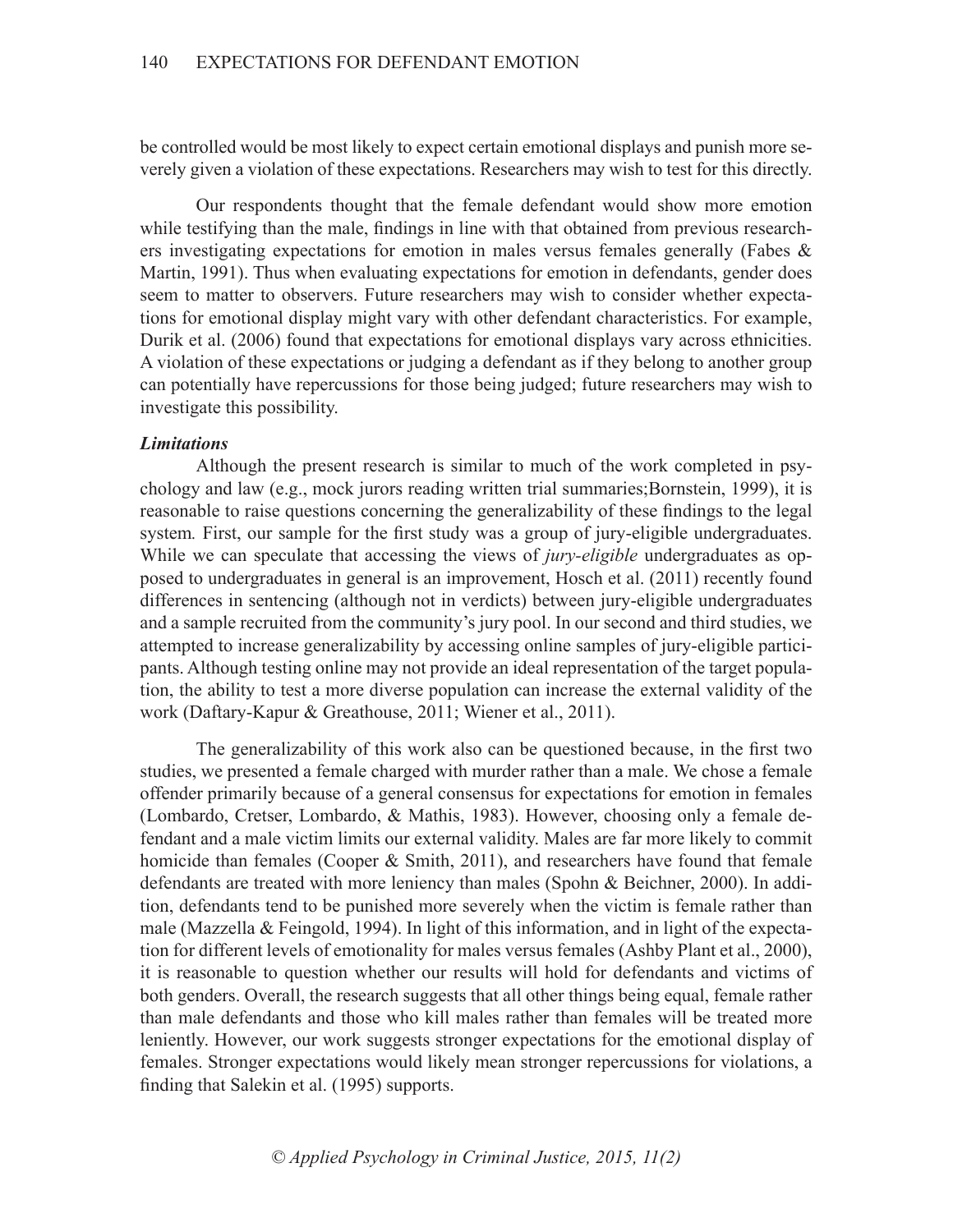Juror gender has also been shown to affect decisions, with females generally more likely to convict than males (Golding et al., 2003), although this finding mostly has been found in cases that "society finds to be of special interest to women, such as rape" (Benlevy, 2000, p. 448; Bottoms, Golding, Stevenson, Wiley, & Yozwiak, 2007). Homicide was the crime in the present research, and most of those making decisions here were females. One could speculate that if mostly males were deciding these cases, the results may indeed differ. Males tend to be less emotional than females (Lombardo et al., 1983); thus, based on the current results, they are likely to be less certain of the expectations for defendant emotion, and therefore less likely to perceive violations. Researchers may wish to consider directly how juror gender could impact the types of decisions made here.

Finally, the external validity of this work can be questioned because our study participants had an experience that lacks similarity to jurors' real experiences. Our participants read very short scenarios in which the defendant was definitively identified as being guilty or innocent, and they made decisions that are not explicitly asked for under real-life circumstances. In addition, we asked participants questions about a defendant who was testifying, and defendants often don't testify [2] (Frank & Broschard, 2006). Finally, our participants made decisions individually as opposed to deliberating with others as jurors do. There is evidence to suggest that deliberation can change how one's emotional display is viewed. Specifically, Dahl, Enemo, Drevland, Wessel, Eilertsen and Magnussen (2007) found that the emotions shown by a testifying female rape victim affected individual jurors' judgments; however, the effects of this emotion variation disappeared when jury members deliberated. It remains to be seen if perceptions of defendant emotion would be similarly affected. All of these differences between the real juror experience and our respondents' experience can limit the generalizability of our results. The simplicity of our presentation materials was purposeful as we wanted to know, on a basic level, what emotions are expected from defendants. Future researchers may wish to investigate expectations for defendant emotion in a more externally-valid context.

### *Implications*

As Ekman (1993) noted, "not every event calls forth an emotion, nor does an event call forth the same emotion across individuals" (p. 385). Ekman's statement is relevant to the issue of expectations for defendant emotion. We've shown here that there is some agreement for the emotion expected in one charged with murder, especially with regard to sadness. The problem is that, in reality, there is variation in emotional responding. For example, some rape victims are extremely emotional immediately after the attack while others are not (Burgess & Holmstrom, 1974). As a result, there is now a growing contingent of researchers (Bollingmo, Wessel, Sandvold, Eilertsen and Magnussen, 2009; Kaufmann et al., 2003; Klippenstine & Schuller, 2012; Wessel et al., 2006) that acknowledge that a variety of reactions should be considered "normal" for rape victims. These researchers claim that, for victims, as we claim for defendants, expecting a particular emotion can lead to erroneous credibility judgments. Varied emotional displays have also been documented for child victims testifying in a child sexual abuse trial (Goodman et al., 1992) and for those experiencing grief in general (Zisook & Shuchter, 1985). When explaining the noted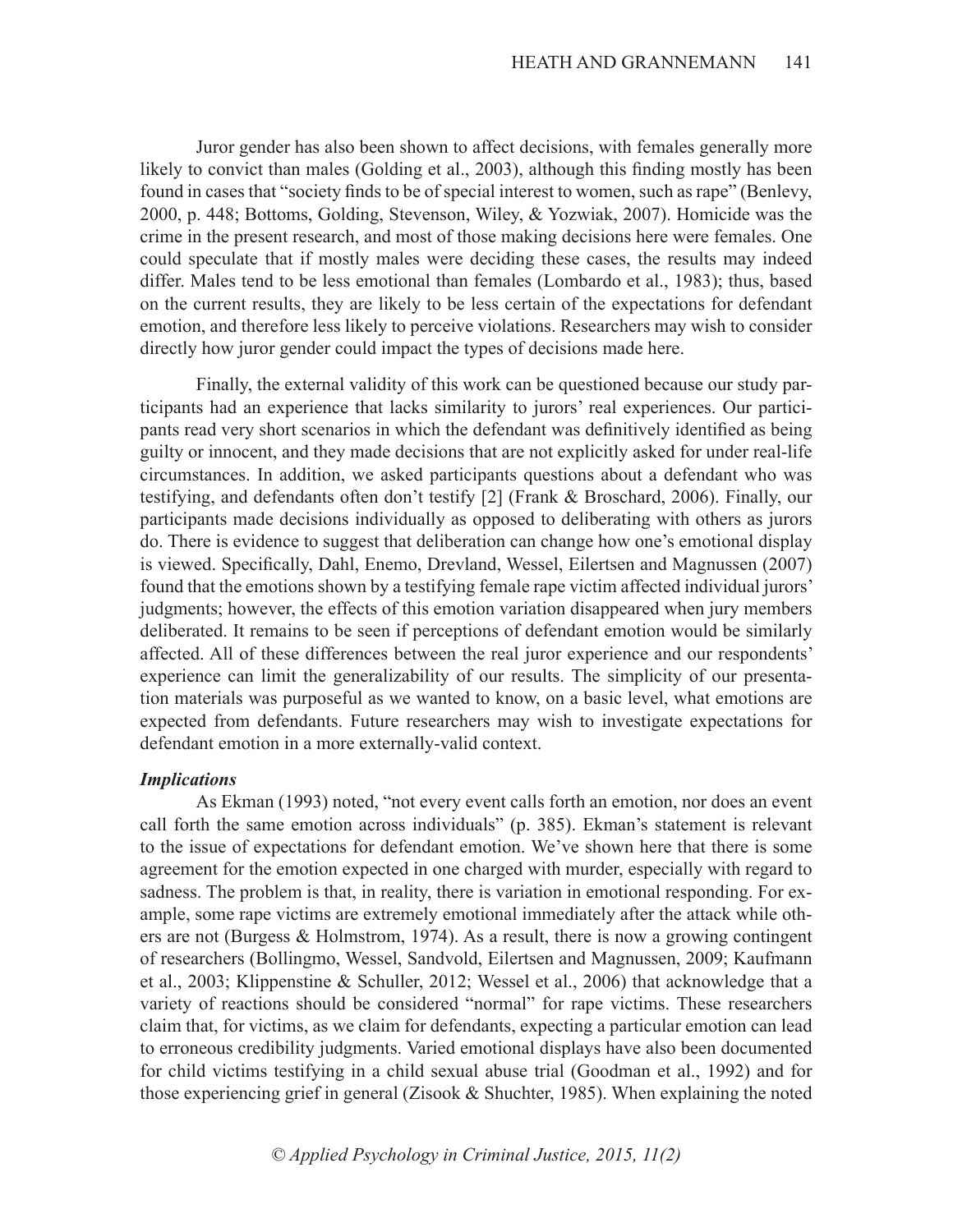variation of grief reactions, DeVaul, Zisook, and Faschingbauer (1979) cite factors that included ''the bereaved's psychosocial and cultural backgrounds,..personality,…the nature of the bereaved's relationship with the deceased and the existing social support network'' as possible reasons for individual differences in grief experience" (p. 393). Couldn't the same reasoning be used to explain the different emotional reactions among defendants? Given the varied background, personality, and situational influences, why should we expect anything but a variety of responses for the emotions of one accused of a crime? Thus, what Wessel et al. (2006) noted with regard to victim emotion appears to be relevant for defendant emotion: "stereotypic beliefs about the proper behavior among the players in the court are a potential danger to justice" (p. 222).

Given the above information, the potential implications of this research are clear. People have expectations for the emotional display of defendants. A violation of these expectations can occur with resulting repercussions for decisions made on behalf of the defendant. In light of this, a reasonable next step would be to determine if it is possible to alleviate the problem of inappropriately judging from emotional displays by providing instructions to decision-makers. A similar idea has been investigated with regard to victims. Ask (2010) found that prosecutors and police officers who had taken part in special training regarding victims' reactions to crime were less likely to consider the victim's nonverbal behavior as an indicator of credibility. Similarly, Bollingmo et al. (2009) found that instructions asking observers to avoid using a rape victim's emotional display as an indicator of her credibility served to weaken the relationship between emotional display and perceptions of victim credibility (credibility of the victim was positively correlated with defendant guilt). Future researchers may wish to consider whether similar instructions could affect views of the relationship between defendant emotion and credibility/guilt.

### *Conclusion*

We have determined that there is general agreement regarding the expectations for emotion displayed by a defendant, particularly with regard to sadness, with clear expectations when a spouse versus a stranger is killed. If there are expectations, then there are potentially repercussions for violations to those expectations. While there is little doubt that more goes into legal decisions than just perceived judgments of defendant emotion, recall that there have been cases in which an innocent person charged with a crime has been cited as not showing emotions as expected. Those working within the legal system (e.g., jurors) need to be informed that although they may expect to see particular emotional displays, defendants may display a variety of emotional reactions in reaction to the situation at hand. Quite simply, demeanor information is not the reliable source of information that the legal system claims it to be.

### **ENDNOTES**

[1] While many considering how emotional victims and/or defendants are viewed have cited Bond et al.'s (1992) expectancy violation theory as a basis for hypotheses (Ask & Landström, 2010; Bollingmo et al., 2009 Hackett et al., 2008; Heath et al., 2004; Salekin et al., 1995), there are concerns regarding the use of this theory, or at least Bond et al.'s test of the theory. As Levine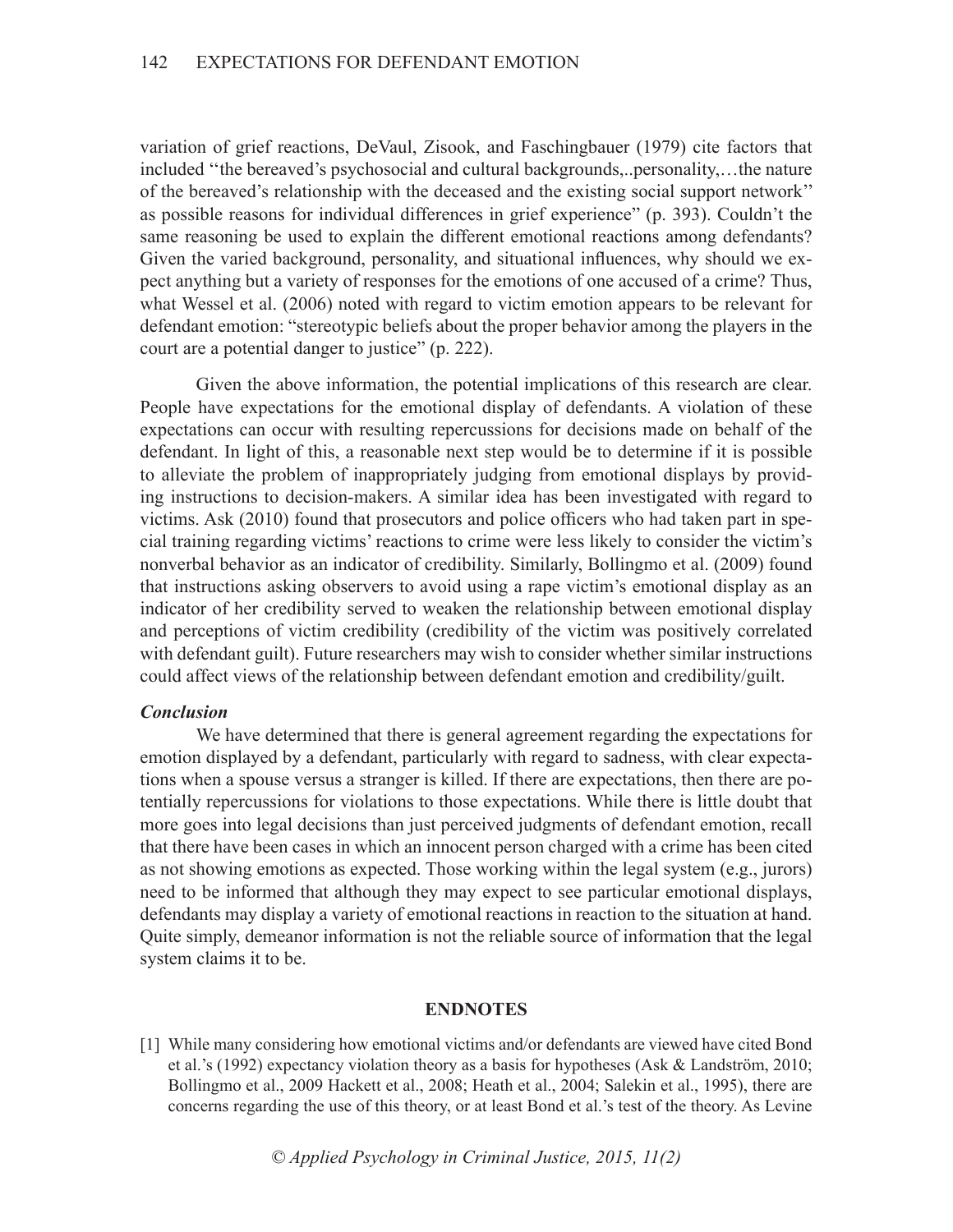et al. (2000) point out, Bond et al. (1992) used very unusual nonverbal behaviors (e.g., raising a shoulder to the ear) to test the theory that the presence of nonverbal behavior that violates norms would lead one to conclude that a person was being deceptive. Given that the behaviors that Bond et al. used were far more bizarre than that used by the other authors noted above, it is reasonable to question the external validity of Bond et al.'s (1992) results as Levine et al. (2000) have. Furthermore, Levine et al. (2000) point out that Bond et al. (1992) confounded norms and expectations (i.e., you can expect something from someone even though it is not what a norm would dictate). When Levine et al. (2000) tested violations of norms and expectations separately, a *norm* violation model was a better fit of the data. In the present article, we will refer to *expectancy* violations even though expectations for a defendant's emotional expression may well be normative driven. Our position here is that if what you expect  $(e.g., a certain)$ level of emotional expressivity) does not occur, then your expectations have been violated, and perceptions of the defendant will be less favorable.

[2] It is worth noting that even if defendants do not testify, observers in the courtroom likely will have expectations regarding their emotional display.

### **REFERENCES**

- Ashby Plant, E., Shibley Hyde, J., Keltner, D., & Devine, P. G. (2000). The gender stereotyping of emotions. *Psychology of Women Quarterly, 24,* 81-92. doi:10.1111/j.1471-6402.2000.tb01024.x
- Ask, K. (2010). A survey of police officers' and prosecutors' beliefs about crime victim behaviors. *Journal of Interpersonal Violence*, 25*,* 1132-1149. doi:10.1177/0886260509340535
- Ask, K., & Landström, S. (2010). Why emotions matter: Expectancy violation and affective response mediate the emotional victim effect. *Law and Human Behavior, 34,* 392-401. doi:10.1007/s10979-009-9208-6
- Benlevy, S. (2000). Venus and Mars in the jury deliberation room: Exploring the differences that exist among male and female jurors during the deliberation process. *South California Review of Law and Women's Studies, 9,* 445-477.
- Berger, J. (2007, February 4). Exonerated and freed at 32, but feeling 17. *The New York Times*, 14.
- Bollingmo, G., Wessel, E., Sandvold, Y., Eilertsen, D. E., & Magnussen, S. (2009). The effect of biased and non-biased information on judgments of witness credibility. *Psychology, Crime & Law, 15,* 61-71. doi:10.1080/10683160802131107
- Bond, C. F., Omar, A., Pitre, U., Lashley, B. R., Skaggs, L. M., & Kirk, C. T. (1992). Fishy-looking liars: Deception judgment from expectancy violation. *Journal of Personality and Social Psychology, 63,* 969-977. doi:10.1037/0022-3514.63.6.969
- Bornstein, B. H. (1999). The ecological validity of jury simulations: Is the jury still out? *Law and Human Behavior, 23,* 75-91. doi: 10.1023/A:1022326807441
- Bottoms, B. L., Golding, J. M., Stevenson, M. C., Wiley, T. R. A., & Yozwiak, J. A. (2007). A review of factors affecting jurors' decisions in child sexual abuse cases. In M. P. Toglia, J. D. Read, D. F. Ross, and R. C. L. Lindsay (Eds.), *Handbook of eyewitness psychology: Volume 1: Memory for events*. Mahwah, NJ: Lawrence Erlbaum.
- Burgess, A. W., & Holmstrom, L. L. (1974). Rape trauma syndrome. *American Journal of Psychiatry, 131,*  981-986.
- Chen, S. (2010, February 3). Drew Peterson, you have the right to remain silent. CNN. Retrieved on January 27, 2011 from http://edition.cnn.com/2010/CRIME/02/03/illinois.drew.peterson.quotes/index.html
- Cohen, J., & Cohen, P. (1983). *Applied multiple regression/correlation analysis for the behavioral sciences.* (2nd ed.). Hillsdale, NJ: Lawrence Erlbaum.
- Cooper, A., & Smith, E. L. (2011). *Homicide trends in the United States*, 1980-2008. Retrieved on June 7, 2013 from the Bureau of Justice Statistics at http://www.bjs.gov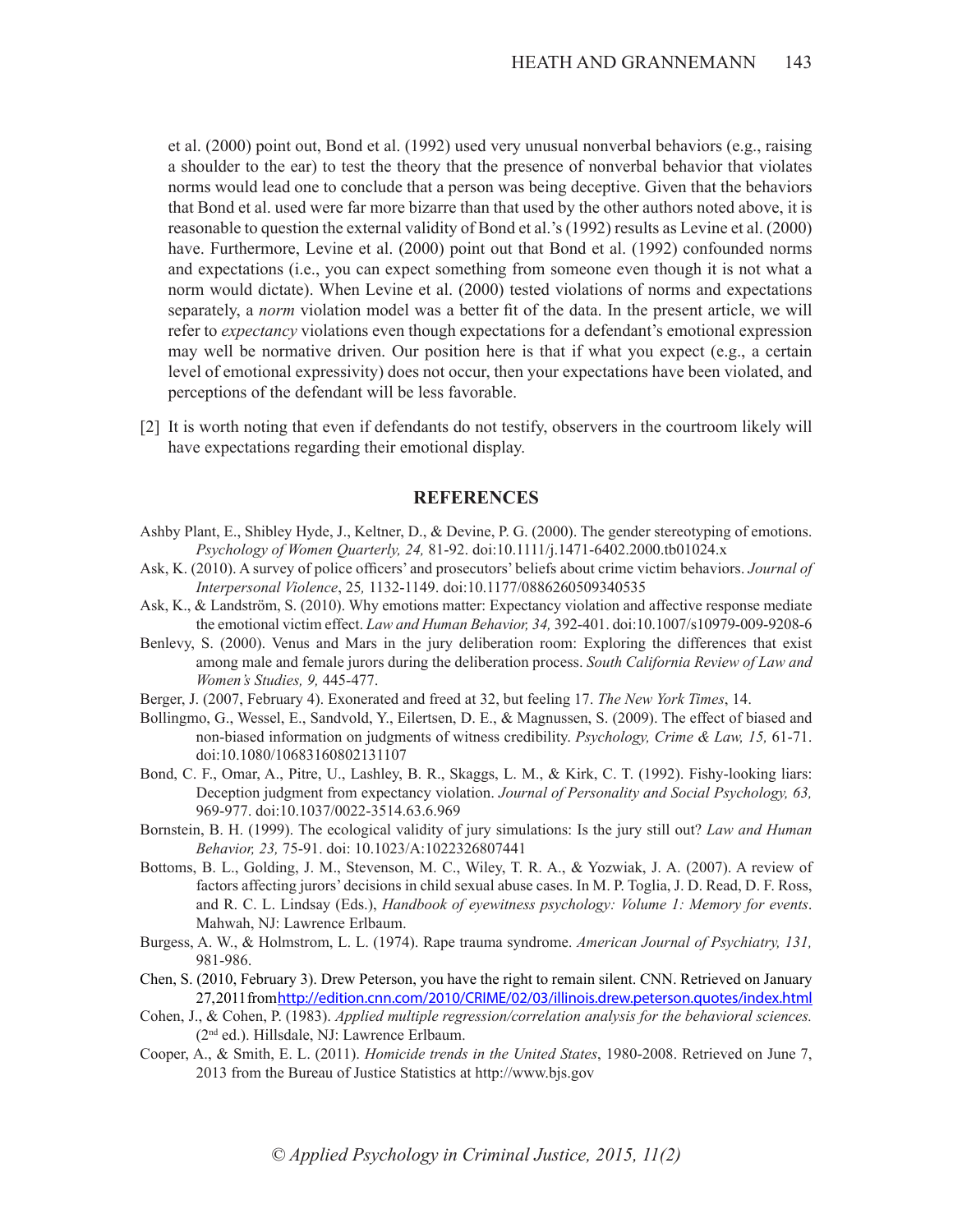- Daftary-Kapur, T., & Greathouse, S. (2011). Forensic psychological research and the Internet. In B. Rosenfeld & S. D. Penrod (Eds.), *Research Methods in Forensic Psychology*. Hoboken, NJ: John Wiley & Sons, Inc.
- Dahl, J., Enemo, I., Drevland, G. C. B., Wessel, E., Eilertsen, D. E., & Magnussen, S. (2007). Displayed emotions and witness credibility: A comparison of judgements by individuals and mock juries. *Applied Cognitive Psychology, 21,* 1145-1155. doi:10.1002/acp.1320
- DeVaul, R. A., Zisook, S., & Faschingbauer, T. R. (1979). Clinical aspects of grief and bereavement. *Symposium on Psychological Issues in Primary Care, 6,* 391-402.
- Durik, A. M., Shibley Hyde, J., Marks, A. C., Roy, A. L., Anaya, D., & Schultz, G. (2006). Ethnicity and gender stereotypes of emotion. *Sex Roles, 54,* 429-445. doi:10.1007/s11199-006-9020-4
- Ekman, P. (1993). Facial expression and emotion. *American Psychologist, 48,* 384-392.
- Ekman, P., Sorenson, E. R., & Friesen, W. V. (1969). Pan-cultural elements in facial displays of emotion. *Science, 164,* 86-88.
- Fabes, R. A., & Martin, C. L. (1991). Gender and age stereotypes of emotionality. *Personality and Social Psychology Bulletin, 17,* 532-540. doi: 10.1177/0146167291175008
- Fraley, R. C. (2004). *How to conduct behavioral research over the Internet: A beginner's guide to HTML and CGI/Perl*. New York: Guilford Press.
- Frank, M. J., & Broschard, D. (2006). The silent criminal defendant and the presumption of innocence: In the hands of real jurors, is either of them safe? *Lewis & Clark Law Review, 10,* 237-285.
- Golding, J. M., Fryman, H. M., Marsil, D. F, & Yozwiak, J. A. (2003). Big girls don't cry: The effect of child witness demeanor on juror decisions in a child sexual abuse trial. *Child Abuse & Neglect, 27,* 1311- 1321. doi: 10.1016/j.chiabu.2003.03.001
- Goodman, G. S., Taub, E. P., Jones, D. P., England, P., Port, L. K., Rudy, L., Prado. L., Myers, J. E. B., & Melton, G. B. (1992). Testifying in criminal court: Emotional effects on child sexual assault victims. *Monographs of the Society for Research in Child Development, 57,* i-159.
- Grossman, M., & Wood, W. (1993). Sex differences in intensity of emotional experience: A social role interpretation. *Journal of Personality and Social Psychology, 65,* 1010-1022. doi:10.1037/0022- 3514.65.5.1010
- Hackett, L., Day, A., & Mohr, P. (2008). Expectancy violation and perceptions of rape victim credibility. *Legal and Criminological Psychology, 13,* 323-334. doi:10.1348/135532507X228458
- Heath, W. P. (2009). Arresting and convicting the innocent: The potential role of an "inappropriate" emotion level in the accused*. Behavioral Sciences & the Law, 27,* 313-332. doi:10.1002/bsl.864
- Heath, W. P. (2011). *Misjudging defendant demeanor in false confession cases: An estimate of prevalence.* Paper presented at The American Psychological Association Convention, Washington, DC.
- Heath, W. P., Grannemann, B. D., & Peacock, M. A. (2004). How the defendant's emotion level affects mock jurors' decisions when presentation mode and evidence strength are varied. *Journal of Applied Social Psychology, 34,* 624-664. doi:10.1111/j.1559-1816.2004.tb02563.x
- Hess, U., Senécal, S., Kirouac, G., Herrera, P., Philippot, P., & Kleck, R. E. (2000). Emotional expressivity in men and women: Stereotypes and self-perceptions. *Cognition and Emotion, 14,* 609-642. doi:10.1080/02699930050117648
- Hosch, H. M., Culhane, S. E., Tubb, V. A., & Granillo, E. A. (2011). Town versus gown: A direct comparison of community residents and student mock jurors. *Behavioral Sciences & the Law, 29,* 452-466. doi:10.1002/bsl.970
- Kaufmann, G., Drevland, G. C. B., Wessel, E., Overskeid, G., & Magnussen. S. (2003). The importance of being earnest: Displayed emotions and witness credibility. *Applied Cognitive Psychology, 17,* 21- 34. doi:10.1002/acp.842
- Klippenstine, M. A., & Schuller, R. (2012). Perceptions of sexual assault: Expectancies regarding the emotional response of a rape victim over time. *Psychology, Crime & Law, 18,* 79-94. doi:10.1080/ 1068316X.2011.589389
- Kraemer, D. L., & Hastrup, J. L. (1988). Crying in adults: Self-control and autonomic correlates. *Journal of Social and Clinical Psychology, 6(1)*, 53-68. doi: 10.1521/jscp.1988.6.1.53
- Leary, M. R., & Kowalski, R. M. (1990). Impression management: A literature review and two-component model. *Psychological Bulletin, 107,* 34-47. doi: 10.1037/0033-2909.107.1.34